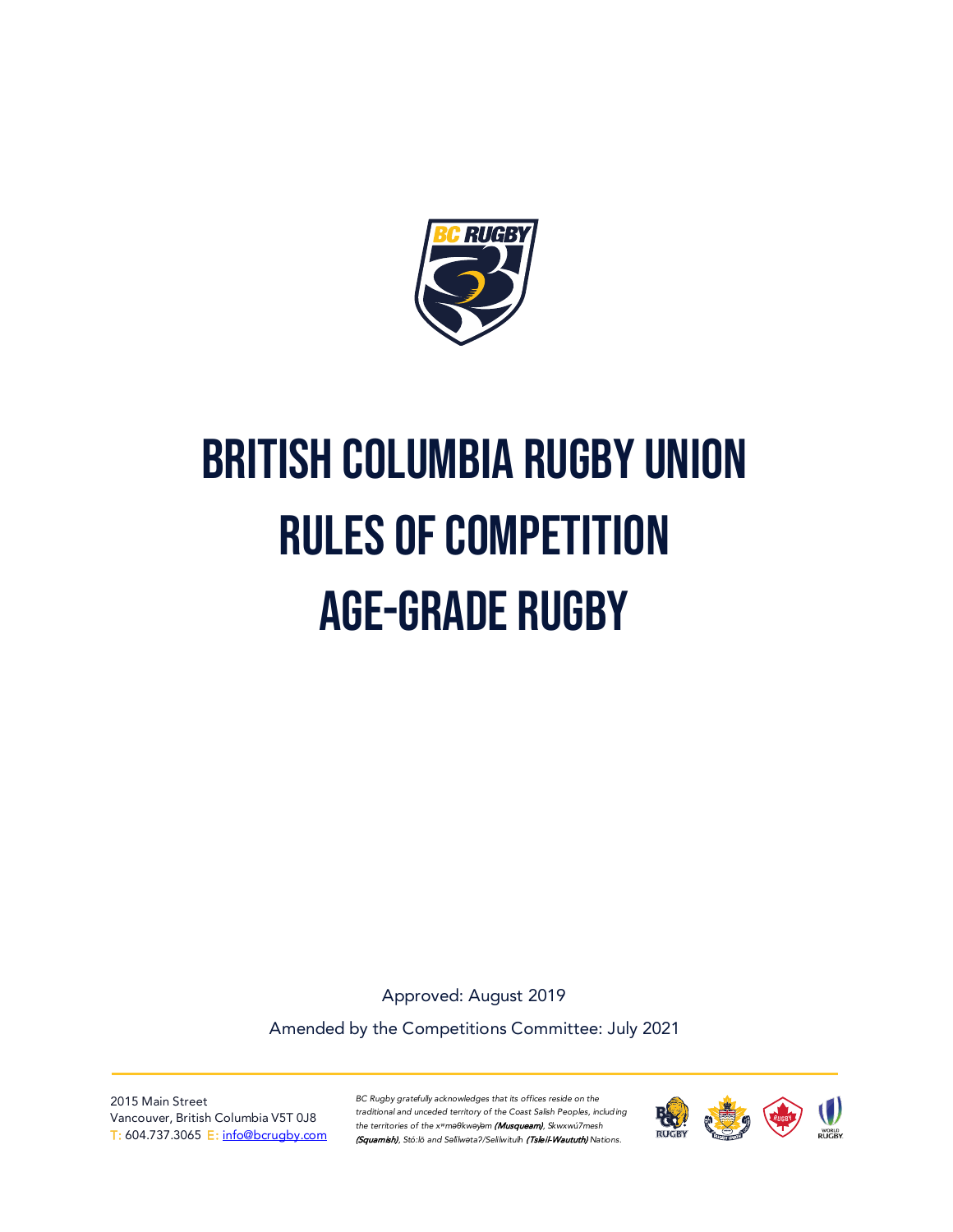

# **CONTENTS**

| Section 1 - General                          | pg. 3  |
|----------------------------------------------|--------|
| Section 2 - Age-Grade Competitions           | pg. 6  |
| Section 3 - Team Eligibility                 | pg. 9  |
| Section 4 – Player Eligibility               | pg. 12 |
| Section 5 – Match Conduct & Protocol         | pg. 13 |
| Section 6 - Playoffs & Finals                | pg. 19 |
| Section 7 - Sanctions & Fines                | pg. 23 |
| Section 8 – Application for Exemptions       | pg. 27 |
| Section 9 – Protests & Appeals               | pg. 28 |
| Section 10 – Competitions & Events Committee | pg. 30 |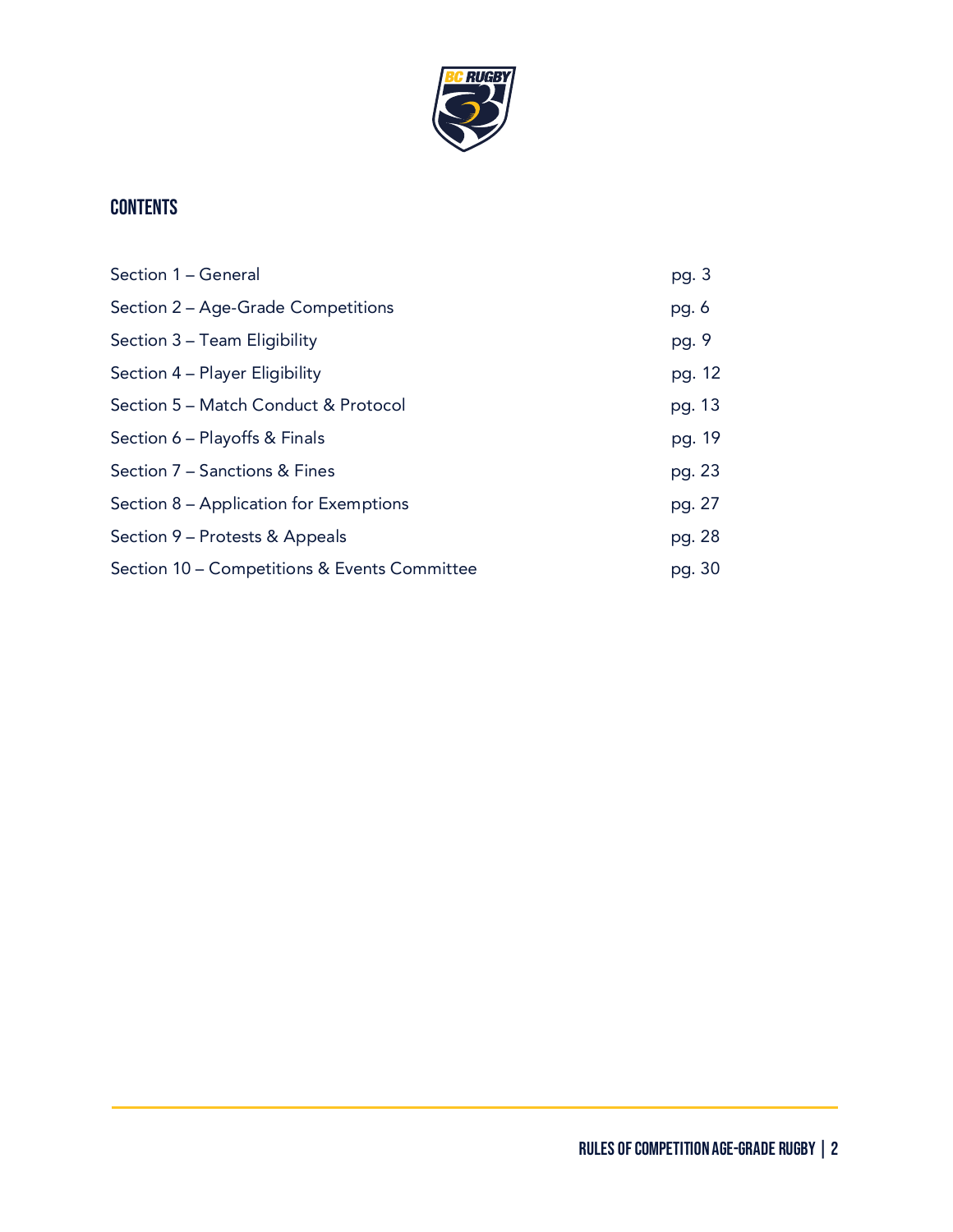

## Section 1 –General

#### 1.1 Purpose of the Rules of Competition

The purpose of the Rules is to govern the conduct of all age-grade (junior) levels of contact Rugby Competition sanctioned or administered by BC Rugby to ensure that the sport, and its game variants, operates to the highest level of Player safety, development, and enjoyment.

The Rules of Competition are designed to support BC Rugby's Purpose of growing, developing, and managing the sport of Rugby throughout British Columbia.

#### 1.2 Application of the Rules of Competition

The Rules apply to all age-grade Competitions and events owned by BC Rugby. All adults facilitating age-grade participation in BC Rugby Competitions and events are deemed to have full knowledge and understanding of these Rules and must ensure compliance.

All Clubs, Teams and Participants are asked to abide by these Rules herein, both in spirit and as written.

#### 1.3 Guiding Principles

The following are the principles by which the Rules have been written and any scenarios not explicitly covered by the Rules will be considered in accordance with these principles, in order:

- (a) Player Safety;
- (b) Growing participation;
- (c) Respect for one's opponent(s), fair play and good sportsmanship;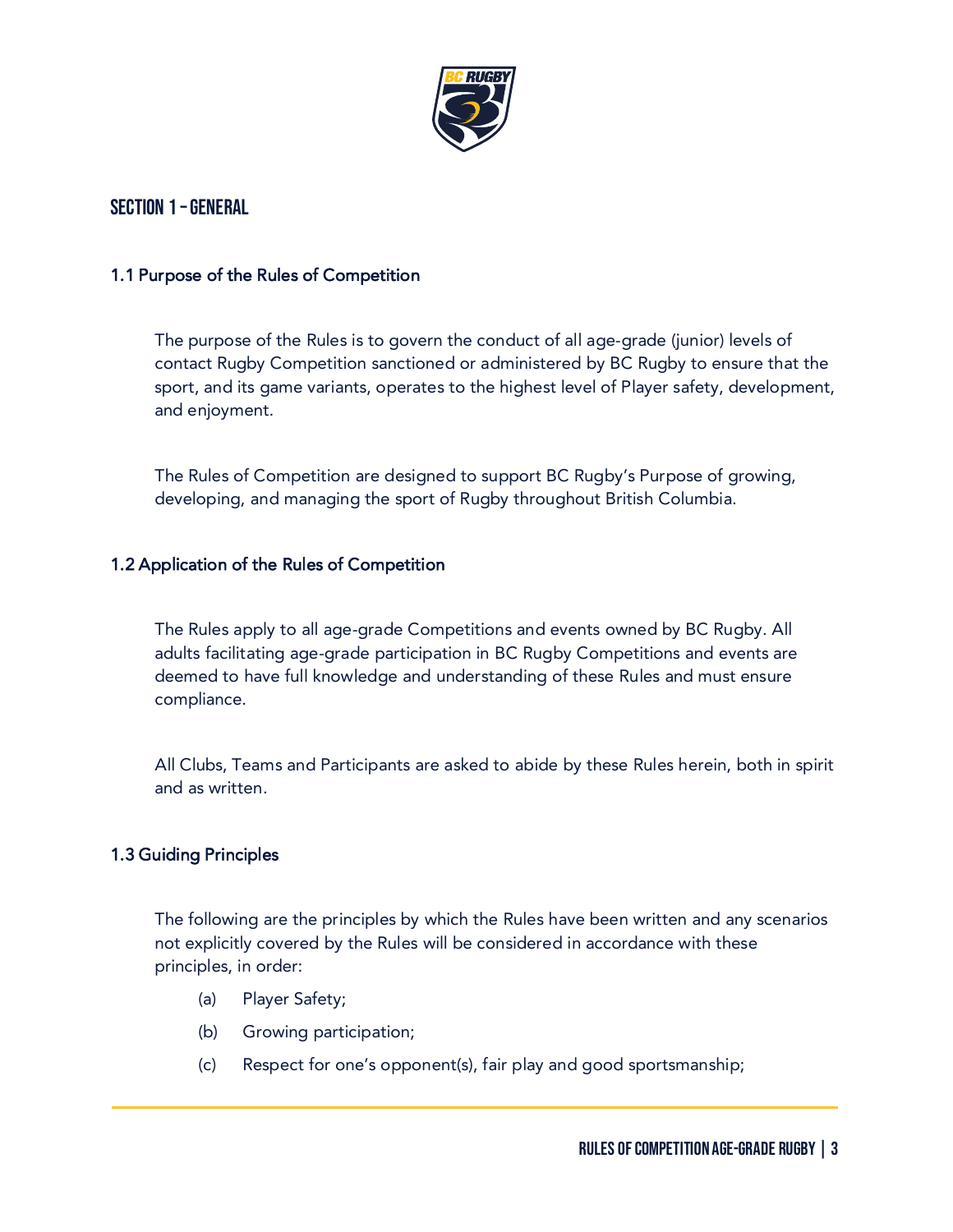

- (d) Protecting the integrity of the Competition; and
- (e) Developing world-class Rugby.

All Clubs, Teams and Participants are asked to abide by these guiding principles, both in spirit and as written.

#### 1.4 Definitions

- (a) **Adult** any individual aged 19 years or older.
- (b) Age-grade as a prefix to a Competition, Division or event indicates participation is determined by a birth year, age range or age limit.
- (c) BCRRS stands for the BC Rugby Referee Society and is the recognised body responsible for allocating officials to Matches as requested by BC Rugby.
- (d) Birth Year determined as at December 31 in the year that the first Match of a Competition takes place.
- (e) Club a Delegate Voting Member as defined by the BC Rugby Bylaws.
- (f) Competition a series of Matches held between two or more Teams in either Fifteens, Tens, Sevens or non-contact Rugby.
- (g) Competition & Events Committee the operational Committee with delegated authority to support the CEO in managing BC Rugby's Competitions and referred to as the Committee in these Rules.
- (h) Division a level of Competition, based on Age-grade, region or Teams' level of ability or motivation.
- (i) Exhibition Match any Rugby Match that is a 'one-off' Match and does not count towards any Competition standings or Player awards.
- (j) Fifteens Rugby the game of 15-a-side Rugby as defined by World Rugby.
- (k) Junior for or of ages between 18 years of age and 14 years of age.
- (l) Laws refers to the Laws of the Game as determined by World Rugby.
- $(m)$  Loan the temporary movement of a Participant from one Club to another.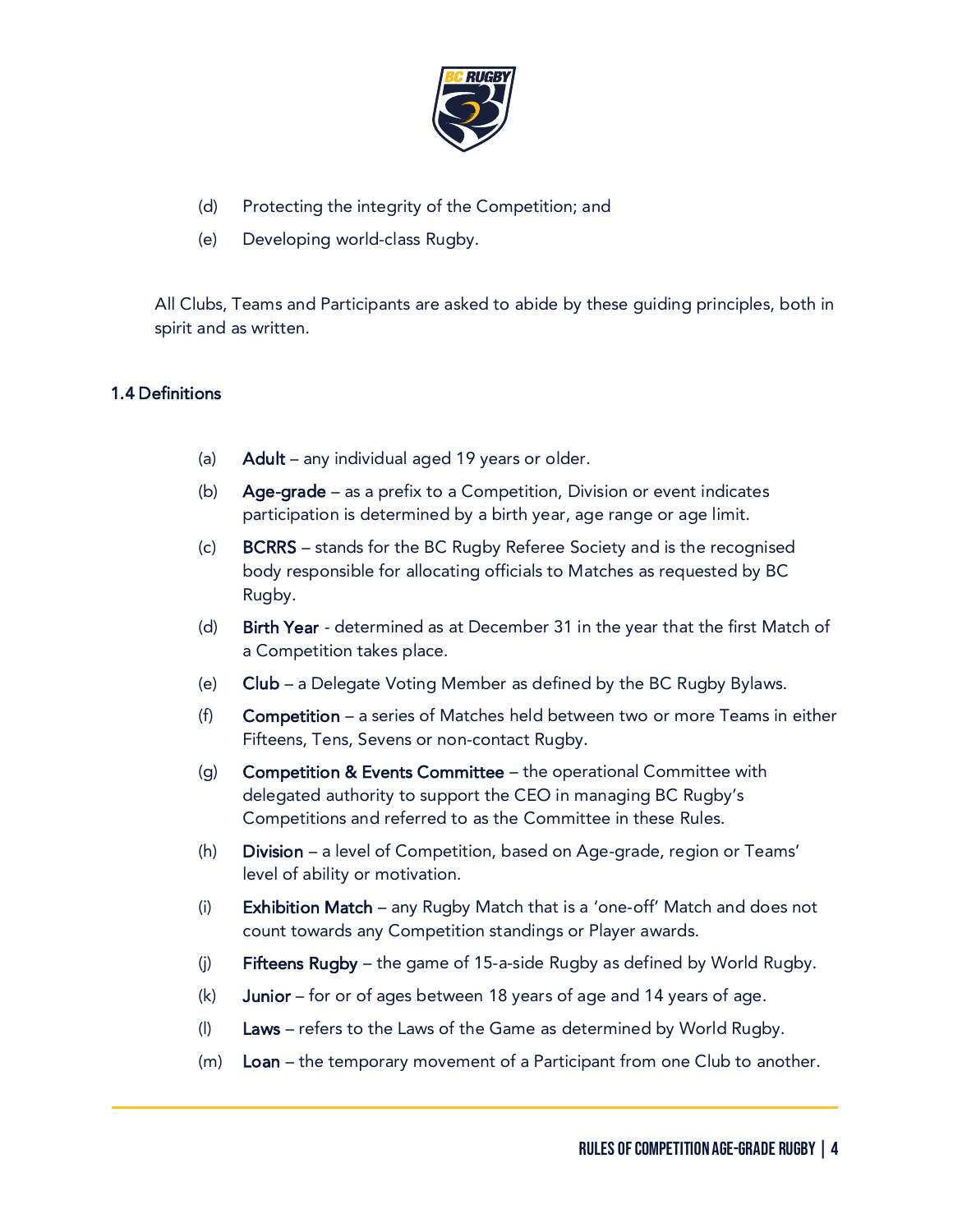

- (n) **Match** a scheduled game of Rugby.
- (o) Participant all and any person participating in BC Rugby sanctioned Competitions.
- (p) Play to take the field in a Match from either a starting or substitute position.
- (q) Player a person who Plays or is intended to Play in any Match.
- (r) Playoffs any knock-out Match where the winner progresses towards the Final or gold-medal Match.
- (s) Points Differential the quotient calculated by subtracting points scored against from the points scored for a Team.
- (t) Points Ratio the quotient obtained by dividing the number of Matches Played into the points accrued.
- (u) Roster the list of named Players to a Team for a Match in accordance with these Rules.
- (v) **Senior** for or of 19 years of age or older.
- (w) Sevens Rugby the game of 7-a-side Rugby as defined by World Rugby.
- $(x)$  Team as defined by BC Rugby bylaws.
- $(y)$  Team Staff any adult appointed to coach, train, manage or provide medical services to a Team.
- (z) Tens Rugby the game of 10-a-side Rugby as defined by World Rugby.
- (aa) Therapist an individual responsible for the prevention, identification, management, treatment and rehabilitation of sport injuries.
- (bb) Transfer a permanent move, for the remainder of a Player's annual membership, of a Player from one Club to another.

#### 1.5 Amendments to the Rules of Competition

The Rules of Competition may be amended from time to time by the CEO or the Competitions Committee. Material changes must be approved by the Board.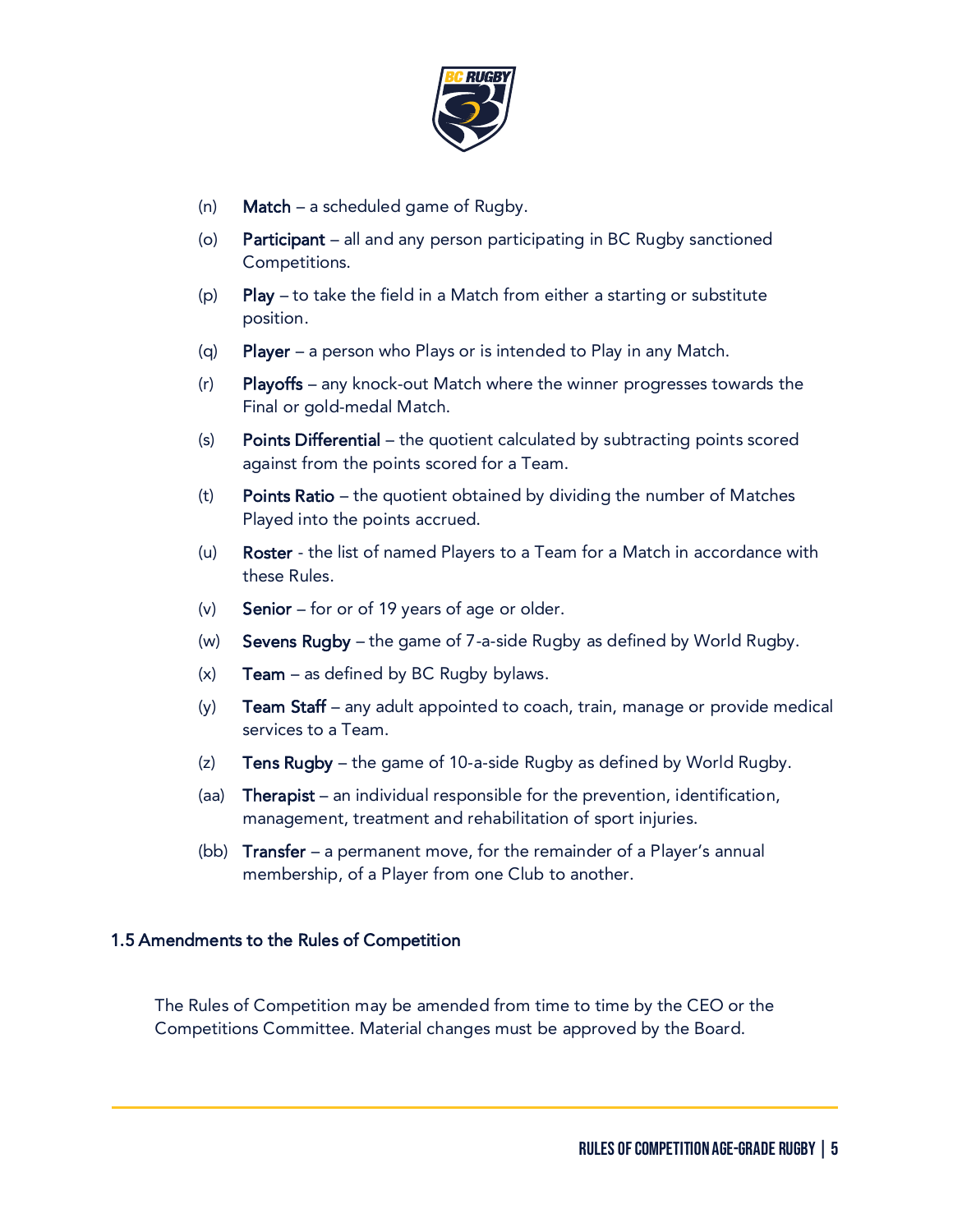

## Section 2 – Age-Grade Competitions

#### 2.1 Objectives

The stated objectives of Age-Grade Competitions in BC are:

- (a) Support the growth and development of rugby in BC, across genders and ages;
- (b) Provide the quality and quantity of playing experiences to develop more male and female BC Players to lead Canadian National Teams to success; and
- (c) Support the growth and development of rugby at the Club, Regional, Provincial and National levels.

#### 2.2 Provincial Competitions

Provincial Competitions provide a critical player pathway to representative opportunities with BC Rugby's Age-Grade Boys' and Girls' XVs and 7s Teams.

(a) Provincial Regional Championships – annual Competition open to entry from multiple age-grade Teams from a union or region and a key component to the BC Rugby Age-Grade XVs Teams Selection Policy.

#### 2.3 Clubs' Competitions

Clubs' Competitions underpin and sustain playing opportunities for players of all abilities and aspirations and are structured as annual age-grade boys' and girl's Competitions open to entry from Clubs registered with BC Rugby as Voting Members.

#### 2.4 Other Competitions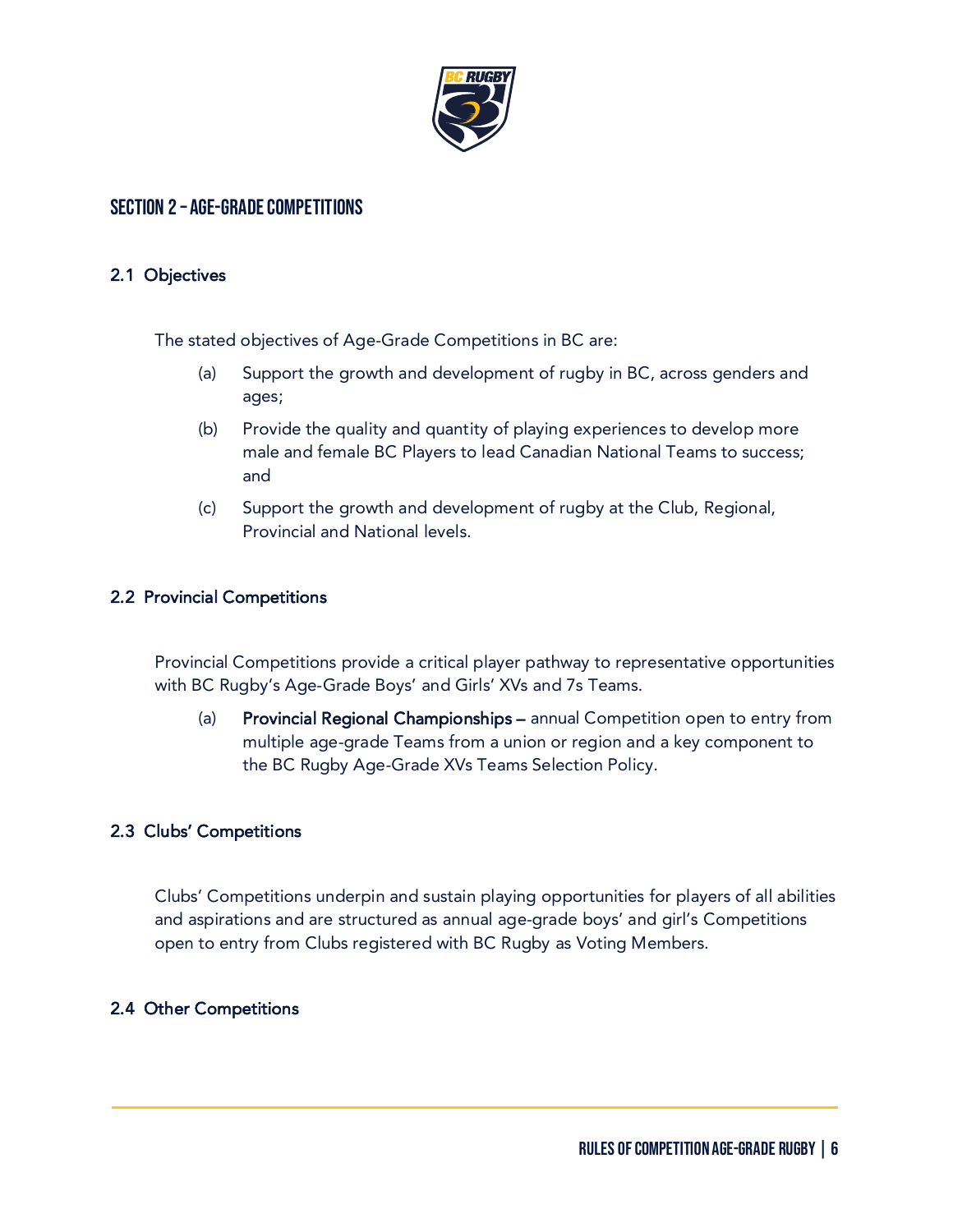

- (a) Sevens Tournaments one-off tournaments open to entry from any sanctioned team.
- (b) Exhibition Matches irregular Matches arranged between two Teams, primarily utilised as supplements to another Competition or as preparation for a Competition to ensure Players access the number and quality of Matches desired.

#### 2.5 Scheduling

The CEO shall delegate the responsibility of scheduling all age-grade competitions to a BC Rugby staff member.

- (a) Provincial Regional Championships Provincial Regional Championships shall be scheduled with the aim to achieving the following objectives:
	- i. Scheduling should reduce the risk of any player exceeding an absolute maximum of 70 playing minutes within a 24-hour period.
	- ii. Schedule all teams in each division the same number of fixtures per day of competition, including playoffs.
- (b) Club Competitions Club Competitions shall be scheduled with the aim to achieving the following objectives:
	- i. Provide fairness in home/away scheduling and parity in Teams' travelling commitments;
	- ii. Schedule 'Club Days' where a Club has as many of their Teams as possible play at home;
	- iii. Provide 'bye' weekends for as many public holiday weekends as possible, not including make-up Matches;
	- iv. Fairly accommodate requests from participating Clubs; and
	- v. Sustaining regional rugby and established rivalries.

#### 2.6 Venues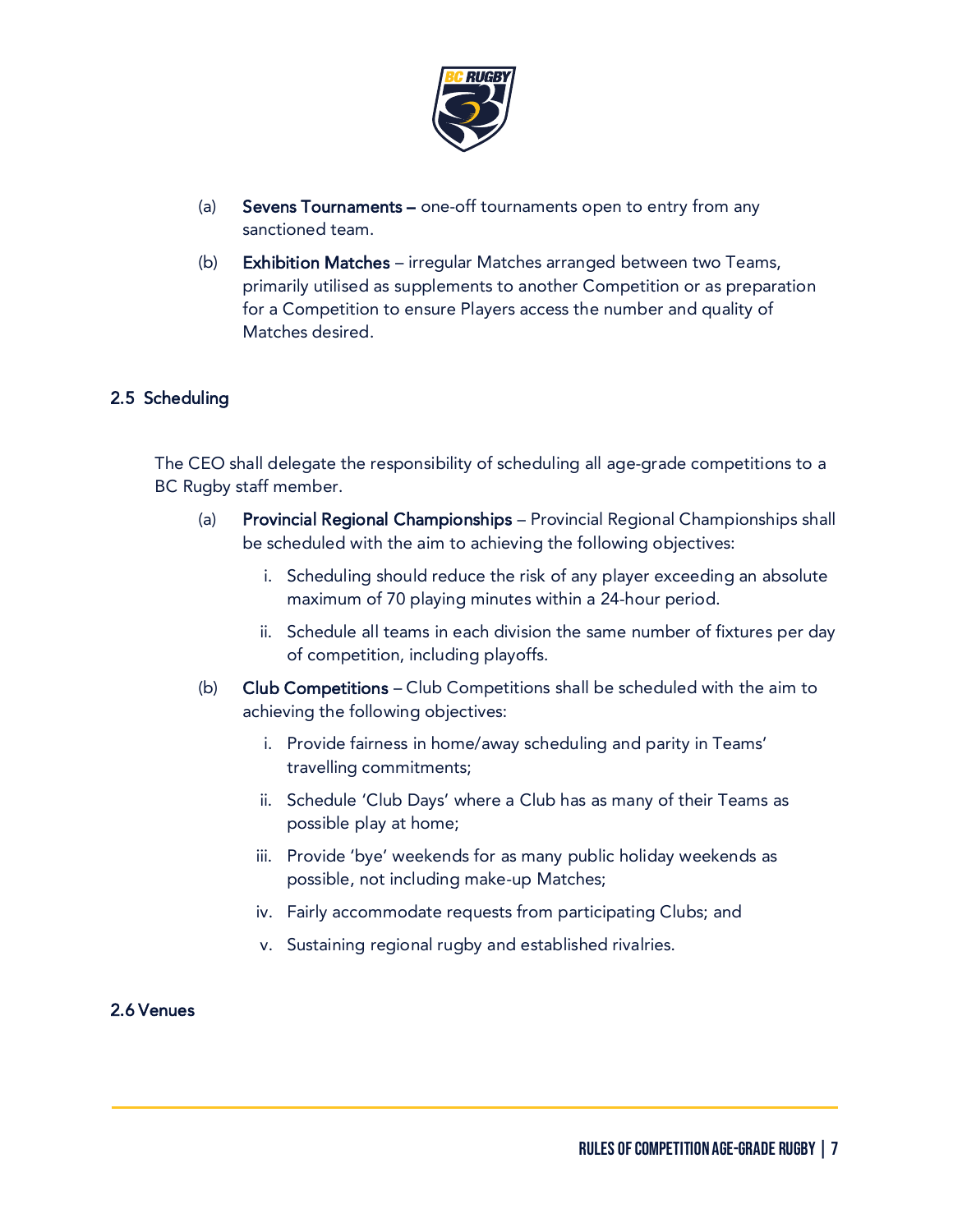

For any competition, matches must take place at venues that provide satisfactory facilities, which are to meet the following minimum standards:

- (a) Field of Play any playing field must continuously meet World Rugby's Law 1 including all lines and markings on the field and flag posts and, if an artificial turf field, must comply with World Rugby's Regulation 22;
- (b) Goal Posts throughout any Match, goal posts are padded to a height of not less of 1.5 metres;
- (c) Facilities any home or main field must have access to potable water and at least one usable toilet within 250 metres.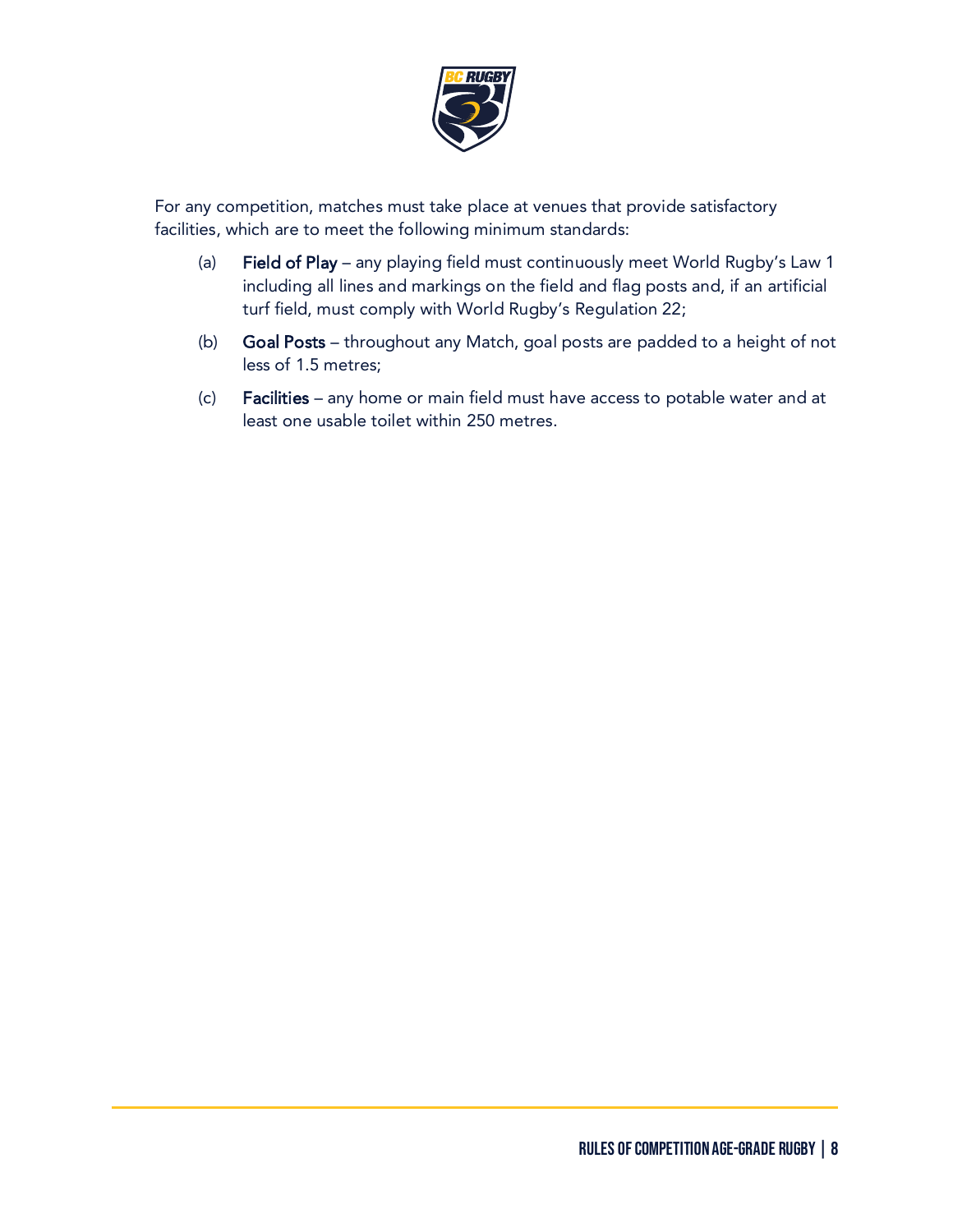

## SECTION 3 - TEAM ELIGIBILITY

#### 3.1 Age-Grade Competitions

Unless otherwise stated, BC Rugby Age-Grade Competitions shall be open to all Teams that satisfy the rules of membership of BC Rugby and Rugby Canada or their relevant Member Union as recognised by Rugby Canada or World Rugby.

## 3.2 Provincial Competitions

- (a) Number of Teams based on the stage of development and venue capacity, BC Rugby staff shall be responsible for advertising the maximum number of teams per region permitted entry into each age-grade division at least three months prior to the competition date.
- (b) Conditions for entry Teams must be formed by a union or region of Clubs, based on either union membership or regional boundaries, that are Voting Members of BC Rugby. A Union or region must:
	- i. Enter and field a Team in both a boys' and girls' age-grade division;
	- ii. Ensure any Team entered is reasonably able to field the required number of players for the duration of the competition.
	- iii. Ensure all Teams entered have a minimum of two adults appointed as Team Staff;
	- iv. Ensure all Team Staff appointed are registered and have completed certification in World Rugby's Concussion Management for the General Public and Rugby Ready within 12 months of the date of competition;
	- v. For competitions held in 2020, ensure any individual appointed as a coach or assistant coach must, as a minimum, be trained in NCCP Rugby Competition Introduction / World Rugby Level 2.
	- vi. For competitions held in 2022 and beyond, ensure any individual appointed as a coach or assistant coach must, as a minimum, be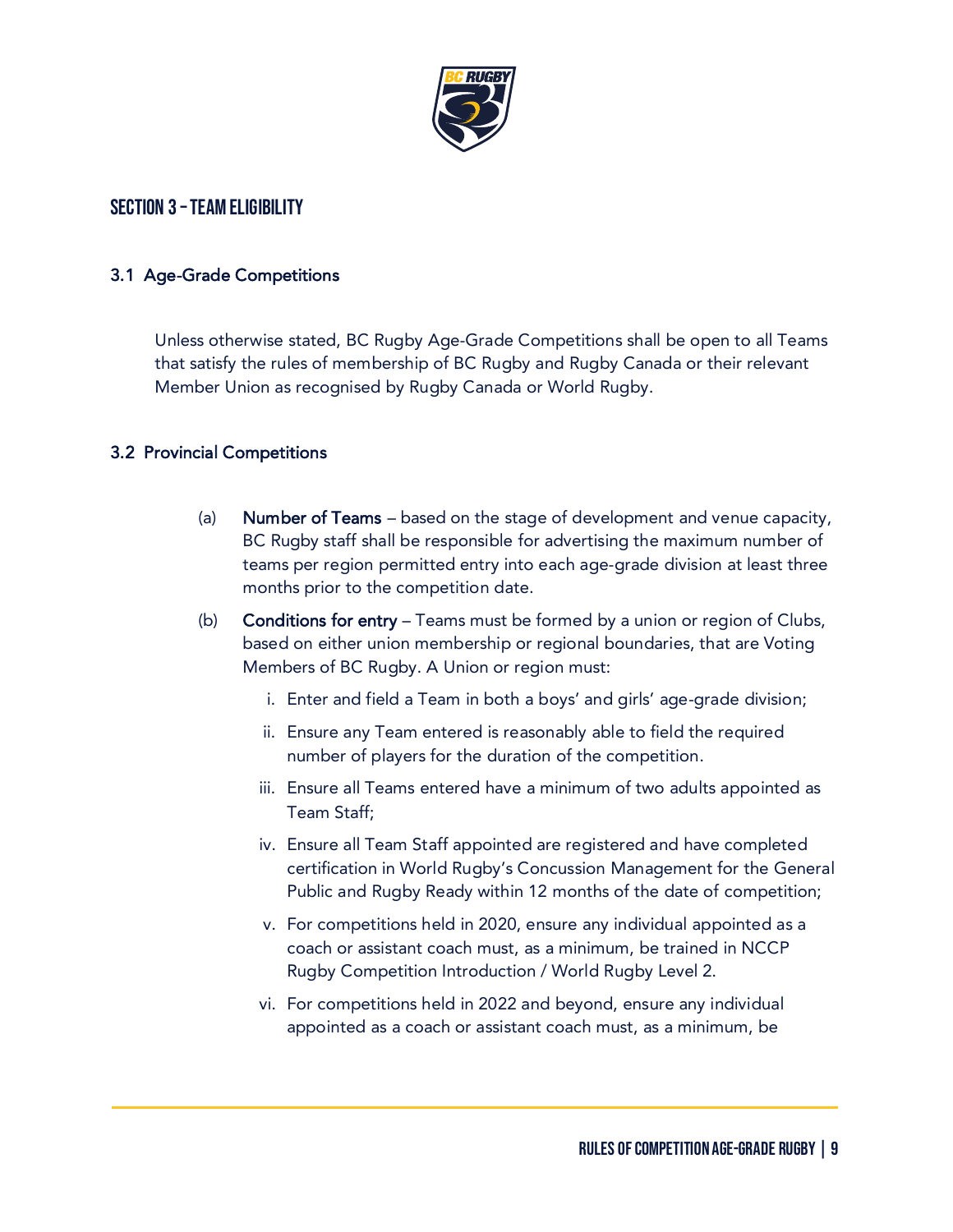

certified in NCCP Rugby Competition Introduction / World Rugby Level 2.

- vii. Any individual appointed as a Therapist must be a qualified and registered as a Healthcare Professional and hold certification in World Rugby's Concussion Management for Doctors and Healthcare Professionals.
- (c) Application Process prior to the annual deadline set by BC Rugby, regional Unions must submit in writing their declaration to compete and include details of all Teams' compliance with Section 3.2 (b).
- (d) Acceptance Procedure All Teams that meet the requirements of Section 3.2 (b), declaration deadlines and pay all relevant fees shall be accepted into the upcoming Provincial Competitions.

## 3.3 Clubs' Competitions

- (a) Number of Teams four Teams is the required minimum to create a regional division or pool for age-grade Clubs' Competition.
- (b) Divisions of Competition BC Rugby shall clearly communicate all available Divisions for each season and Clubs should determine the most appropriate and sustainable Division for each Team.
- (c) Conditions for entry BC Rugby Clubs' Competitions are open to all Clubs that are Members of BC Rugby or Clubs outside of British Columbia that satisfy the rules of membership of the relevant Member Union recognized by Rugby Canada or World Rugby. Each Club must have:
	- i. At least one named Coach that is registered and, as a minimum, is trained in NCCP Rugby Competition Introduction / World Rugby Level 2; and
	- ii. At least one named Therapist that is registered and holds certification in World Rugby's Concussion Management for Doctors and Healthcare Professionals.
- (d) Declaration of Entry any Club or Team wishing to enter a BC Rugby sanctioned Competition is required to declare their participation in writing by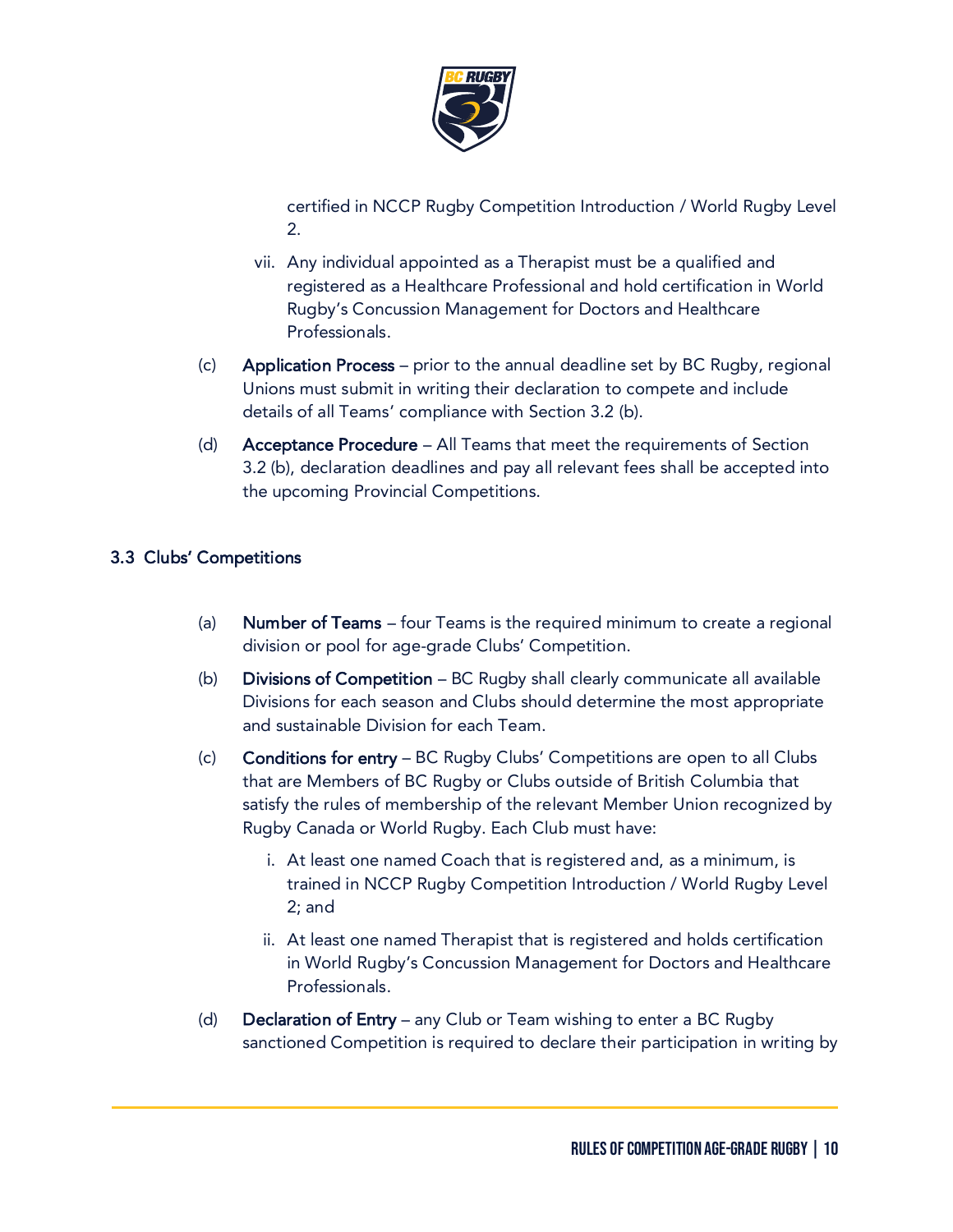

the set deadline. Declarations made after the deadline may be accepted after considering the impact on the relevant Division(s), those Teams already declared and the circumstances that lead to a late declaration.

(e) Acceptance Procedure – if the minimum number of Teams has been met, then all Teams that satisfy the requirements of Section 3.3 (c), declaration deadlines and pay all relevant fees will automatically be accepted into the requested Competition or Division. However, if more eligible Teams apply to one Division than the maximum permitted, then the Committee has the authority to move a Team up or down to ensure a level Playing field within a Division and/or as many Divisions as possible are viable.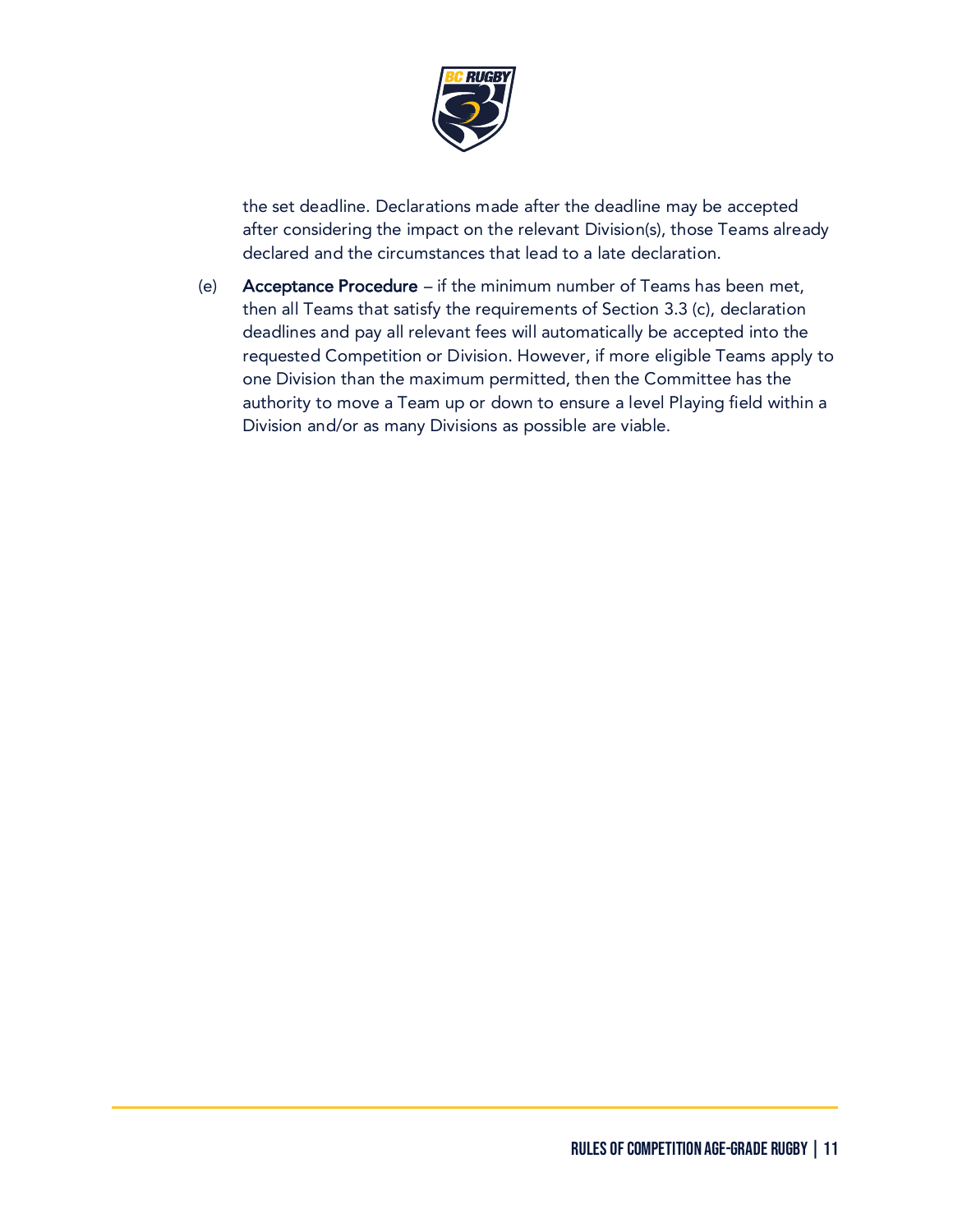

## Section 4 –Player Eligibility

#### 4.1 All Age-Grade Competitions

- (a) Registration all Players must be registered with the competing Club, and therefore insured, prior to Playing in any Match.
- (b) Age-Grade a Player must play in the age-grade division of their birth year, unless exempted in accordance with Section 8 of these Rules.
- (c) Age-Grade Exemptions any player exempted to play in an older or younger age-grade, including Senior Rugby, may still play at the age-grade division of their birth year.
- (d) Front Row eligibility to Play in these positions requires that such Players be suitably trained and experienced. In accordance with the Laws, it is essential that any scrum in which one or more front row Players lack this training and experience be uncontested.

#### 4.2 Club Competitions

- (a) Guest Players a Player may Play as a guest Player for another Club during an exhibition Match without a formal transfer or loan, provided the Player is registered with BC Rugby and in good standing with his or her Club.
- (b) Visitor Players a Player may be registered as a two-week visitor and must not Play more than three Fifteens or Tens Rugby Matches or two Sevens Rugby tournaments within that period. Except for a Sevens Rugby tournament, a visitor Player is not eligible for Playoffs.
- (c) Player Transfers a Player may transfer to from one Club to another. A Player may complete one intra-Provincial transfer per season. To do so, the Player must be in good standing with their original Club and follow the process as detailed on bcrugby.com. If a transferred Player does not meet the eligibility requirements for Playoffs, then an exemption may be considered by the Committee.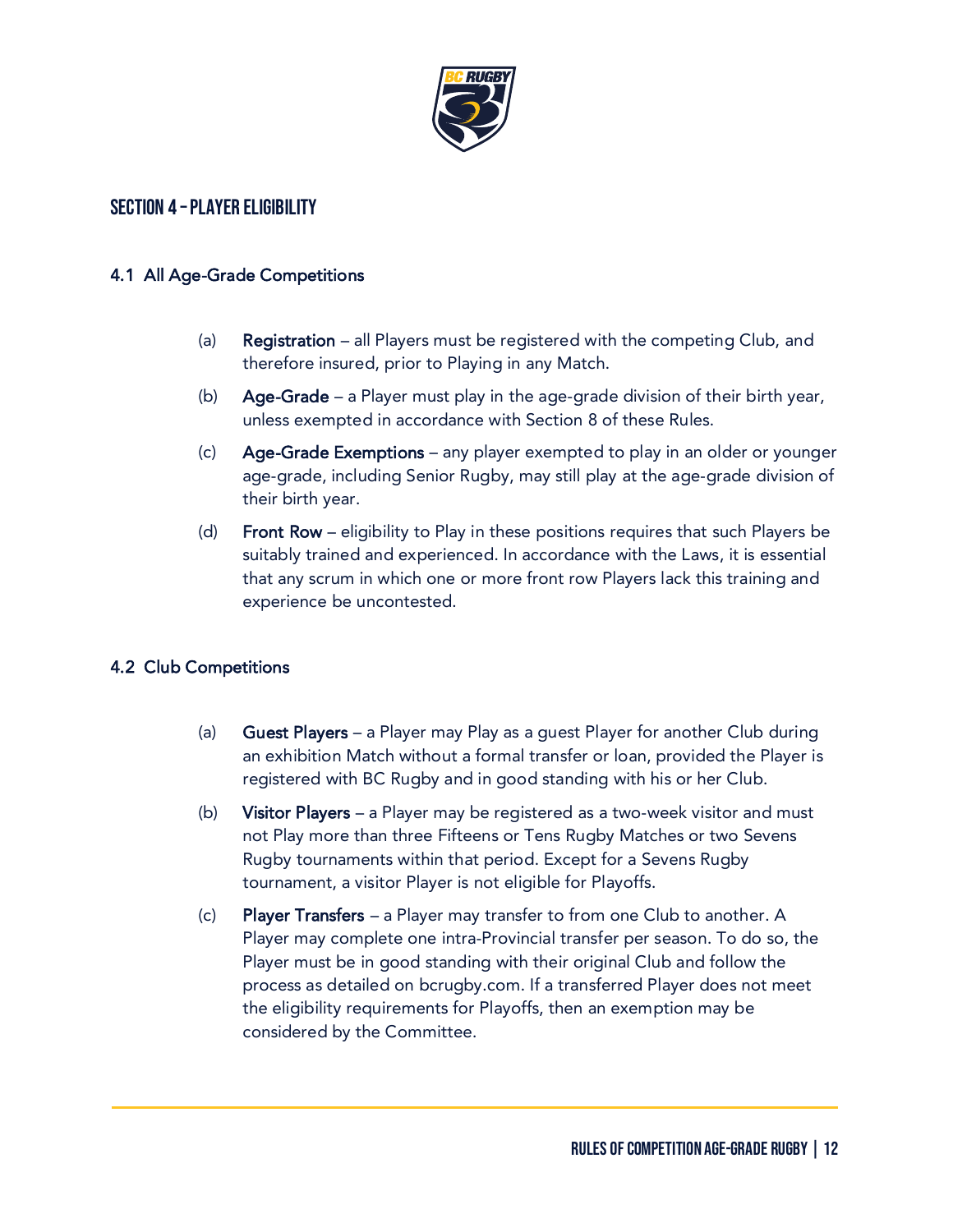

## Section 5 - Match Conduct and Protocol

#### 5.1 Endeavour to Play

Clubs and Teams alike are expected to make all efforts to play each of their scheduled Matches.

- (a) Cancellations the following circumstances may result in the cancellation of a Match and failure to reschedule and play this Match is without penalty:
	- i. Weather Conditions electrical storms and exceptionally poor weather conditions that jeopardise Player safety or make playing a Match impossible or near impossible.
	- ii. Field Closures home and alternative fields are closed within 24hrs of the scheduled kick-off time of the first scheduled Match. A Match will not be considered a cancellation if the opponent's home or alternative field is open and within 60km of the scheduled venue.
	- iii. Travel circumstances beyond control lead to travel being impossible or have delayed arrival beyond 45mins after the scheduled kick-off time.
	- iv. Other any other reasonably unforeseen, uncontrollable circumstance.
- (b) **Conceding a win** if a Team is unable to field a starting Team but the Match still takes place, the final score will only count for regular season matches if:
	- i. Lack of Numbers for XVs Rugby in U19 competitions at least 15 players are present. The match will not be conceded and will be played with both Teams fielding 12 players with rolling substitutions.
	- ii. Lack of Numbers for XVs or 12s Rugby in U17, U16, or U15 competitions – if at least 15 players are present, the match will not be conceded and will be played with both Teams fielding 12 players with rolling substitutions. If less than 15 but at least 13 as present, the match will not be conceded and will be played with both Teams fielding 10 players with rolling substitutions.
	- iii. Lack of Numbers for Tens Rugby  $-$  at least 10 players are present. The match will not be conceded and will be played with both Teams fielding 7 players with rolling substitutions.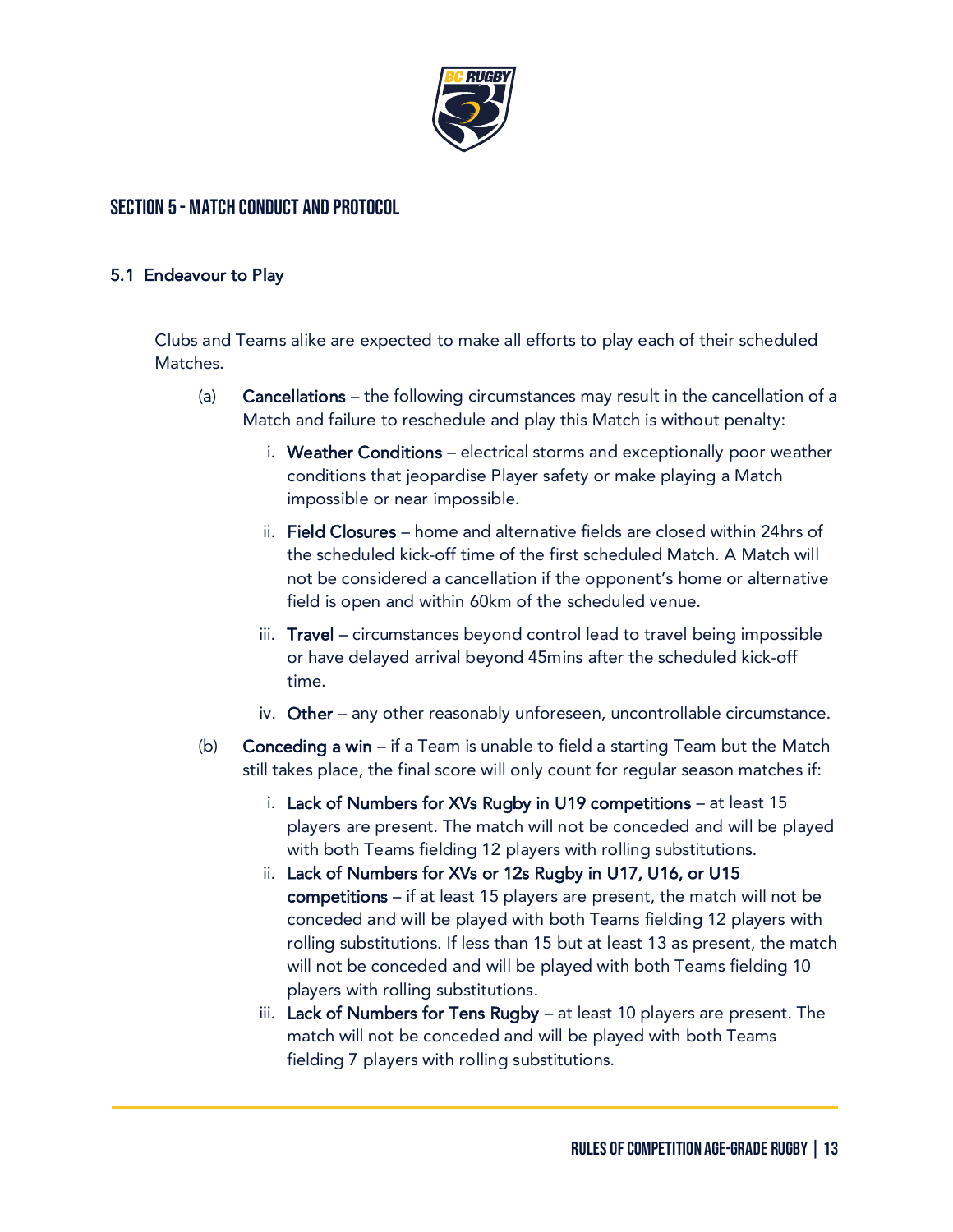

- iv. Lack of Numbers for 7s Rugby at least 8 players are present. The match will not be conceded and will be played with both Teams fielding 6 players with rolling substitutions.
- (c) Defaults the following circumstances will be treated as a default and one or both Teams involved will be deducted four points:
	- i. Schedule Conflicts a Team that commits to another Competition, Tour or Exhibition Match within the BC Rugby Competition regular season and is unable to reschedule the Match.
	- ii. Team Standings  $-$  a Team or Teams that fails to play a regular season Match to manipulate the final Team Standings of a Competition.
	- iii. Other if for any other reason a Team causes a Match to not take place and is unable to reschedule the Match.
- (d) Disputed Matches the following circumstances will be considered by the Committee upon notice from one of the impacted Clubs:
	- i. refusal to cooperate;
	- ii. failure to communicate;
	- iii. disputed result; and
	- iv. any other circumstances not covered by these Rules.

#### 5.2 Schedule or Venue Changes

(a) Approval of Schedule Changes – all schedule and venue changes must be approved by BC Rugby.

#### 5.3 Abandonment of a Match

A Match may be abandoned as follows:

(a) Weather deteriorates with less than 2/3 time Played – if weather conditions prevent a Match from being Played or cause a Match to be abandoned with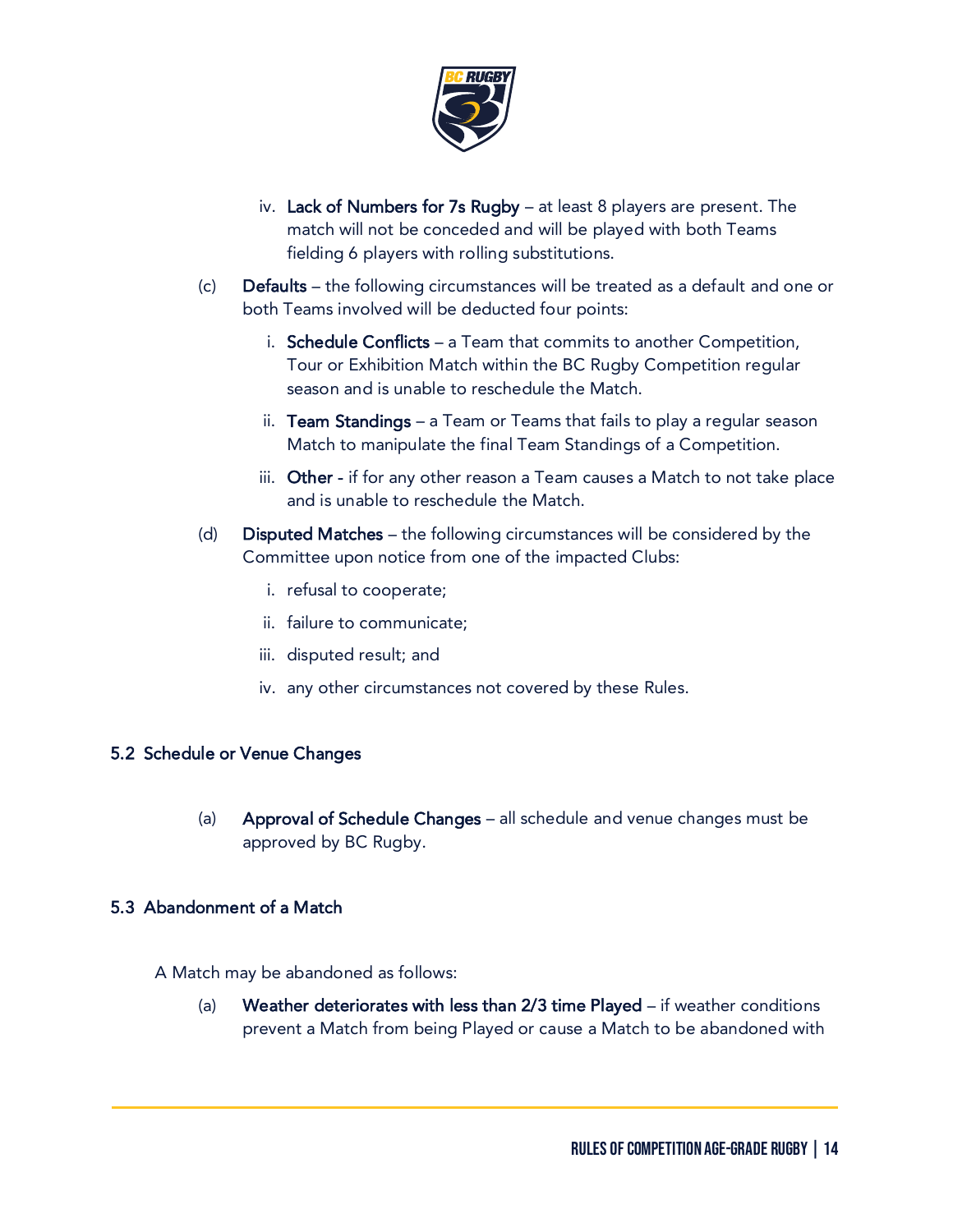

less than two-thirds time having been Played, the Match shall be Played or replayed as a make-up Match.

(b) Weather deteriorates after 2/3 time Played – if a Match is abandoned because of weather conditions after two-thirds or more time has been Played, then the score at that time shall be deemed to be the final score of the Match. The referee's decision regarding the need to abandon the Match and the time Played shall be final.

## 5.4 Submitting Team Rosters

For all Age-Grade Competitions, Team Rosters must list all Players that participated as well as all coaches, managers and therapists, and must be completed in full, accurate and submitted to BC Rugby. Team Rosters submitted must demonstrate adherence to the relevant Rules and be submitted by the following deadlines:

- (a) Provincial Competitions all Teams competing in Provincial Competitions must submit a Team Roster no later than 10am the day prior to each scheduled Match. Changes may still be made up until 2 hours after the final whistle and must include all substitutions made.
	- i. XVs Matches each Team has a roster size of 28 nominated Players and must nominate 6 suitably trained and experienced front row Players in that squad and be able to replace, at the first time of asking, loose head prop, tight head prop and hooker.
	- ii. Tens Matches each Team has a roster size of 20 nominated Players and must nominate 6 suitably trained and experienced front row Players in that squad and be able to replace, at the first time of asking, loose head prop, tight head prop and hooker.
- (b) Clubs' Competitions all Teams competing in Clubs' Competitions must submit a Player Roster no later than 2 hours prior to each Match's scheduled kick-off time. Changes may still be made up until 48 hours after the final whistle and must include all substitutions made.
	- i. XVs Matches each Team is permitted a roster size of 25 nominated Players and must nominate 6 suitably trained and experienced front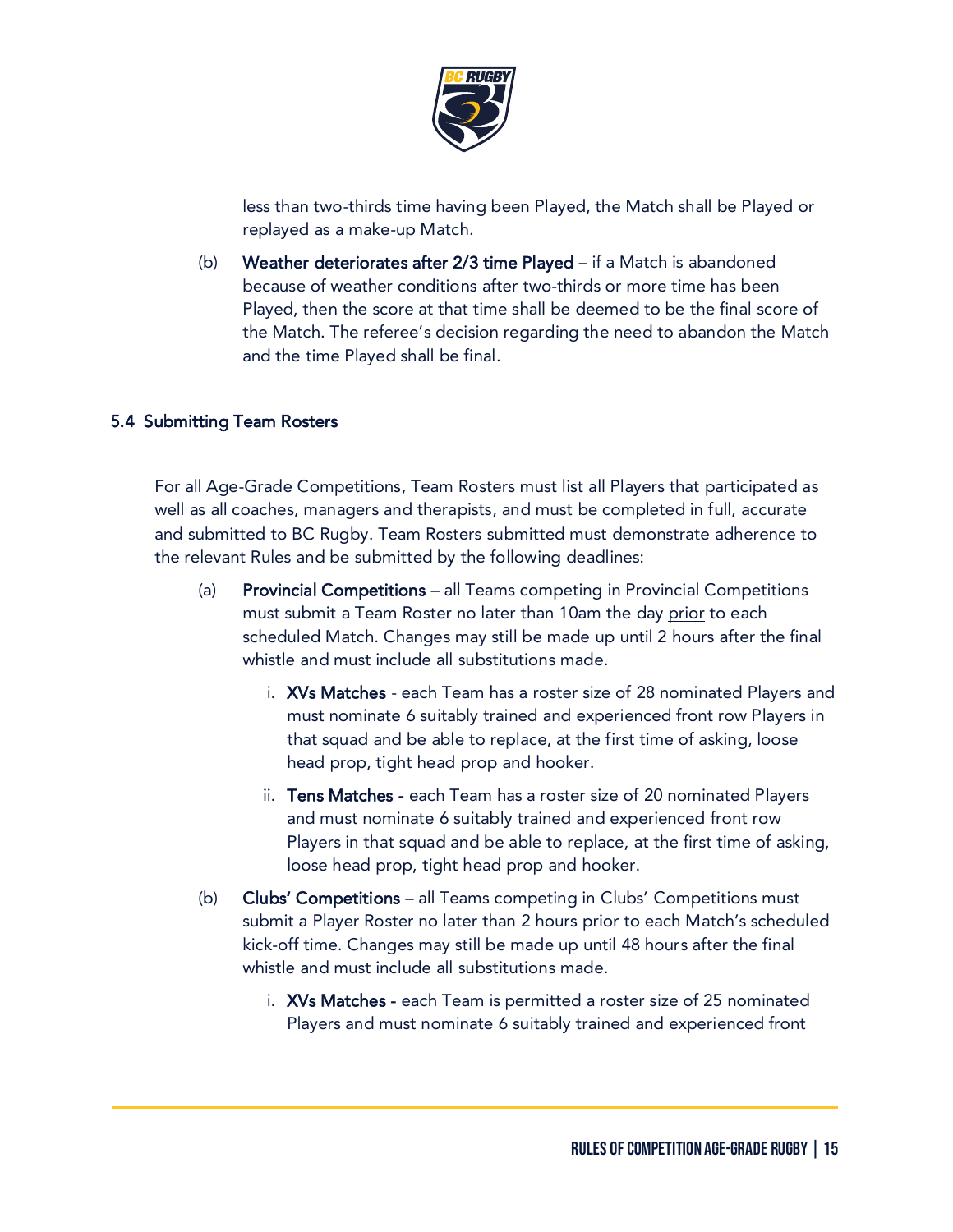

row Players in that squad and be able to replace, at the first time of asking, loose head prop, tight head prop and hooker.

- ii. Tens Matches each Team is permitted a roster size of 20 nominated Players and must nominate 6 suitably trained and experienced front row Players in that squad and be able to replace, at the first time of asking, loose head prop, tight head prop and hooker.
- iii. Sevens Matches each Team is permitted a roster size of 15 nominated Players.
- (c) Sevens Tournament all Teams competing in a Sevens Tournament must submit a 12-Player Team Roster prior to each playing day.

#### 5.5 Laws of the Game & Age-Grade Variations

All Matches shall be Played in accordance with World Rugby's Laws of the Game and shall comply with the rules and regulations of World Rugby, Rugby Canada and BC Rugby. In addition, all Matches shall be Played in accordance with Rugby Canada's published Age-Grade Variations.

For further clarity, BC Rugby mandates adherence to World Rugby's Regulation 22 which applies to artificial turf Playing surfaces.

#### 5.6 Concussion Management

All Matches must adhere to World Rugby's 'Recognise and Remove' policy whereby any Player suspected of or suffering from a concussion is to be immediately removed from the field of play and is not permitted to return to Play that same day. Any decision to remove a Player must err on the side of caution, not certainty. In accordance with the Laws of the Game, the appointed Match Official has absolute authority to remove a Player if they suspect that Player is suffering from a concussion.

#### 5.7 Match Day Management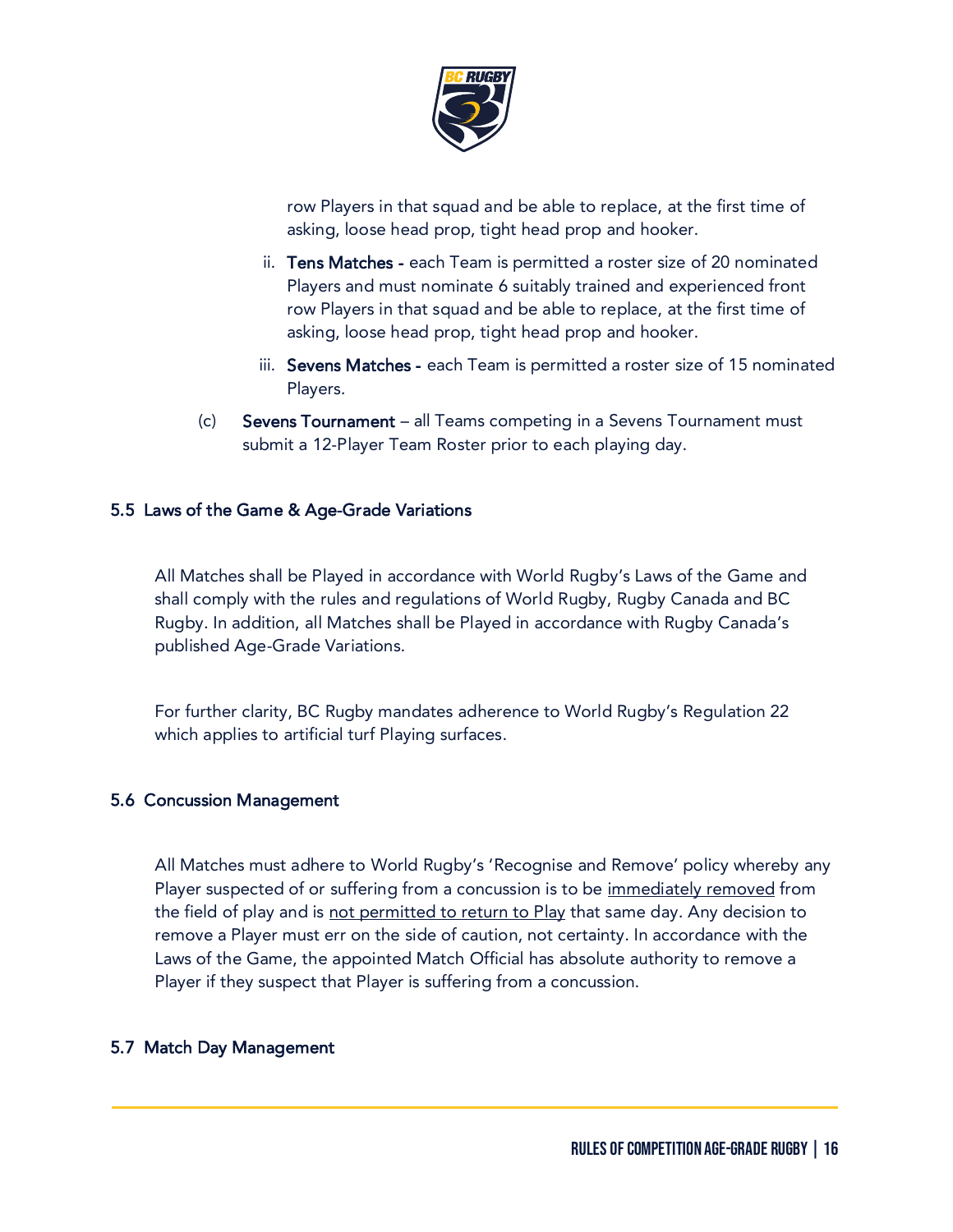

- (a) Under 19 Variation on any given day, any Player aged 18 years or younger must not exceed Playing 70 minutes within a single Match, including overtime, and must not exceed Playing 90 minutes within that day. For multiple day tournaments, any Player aged 18 years or younger must not exceed Playing 70 minutes within each day of the tournament.
- (b) Injury Replacement no player that is removed due to injury is permitted to return to the Match that they were removed from.
- (c) Substitutions all Matches shall be permitted unlimited player exchanges.

#### 5.8 Entering Playing Enclosure

- (a) Substitutes all substitute or substituted Players are to be situated outside the playing area as defined by World Rugby's Law 1, including when warming-up. This means outside of the spectator restraints.
- (b) Appointed Therapist two clearly identified Team therapists, acting as physiotherapist, trainer or doctor, may enter the playing enclosure at any time to assist injured Players and may roam the playing enclosure without causing disruption or interfering in any way with play.
- (c) Other Team Staff all other Team Staff are not permitted in the playing enclosure during play and are to be situated outside the playing enclosure or behind the opposition's in-goal area. This means outside of the spectator restraints.

#### 5.9 Reporting of Scores & Point Scorers

The appointed Match Official is responsible for submitting the Match score. The score submitted by the appointed Match Official is final, unless categorical evidence is submitted to BC Rugby that proves beyond doubt an incorrect score has been submitted.

#### 5.10 Point Tabulations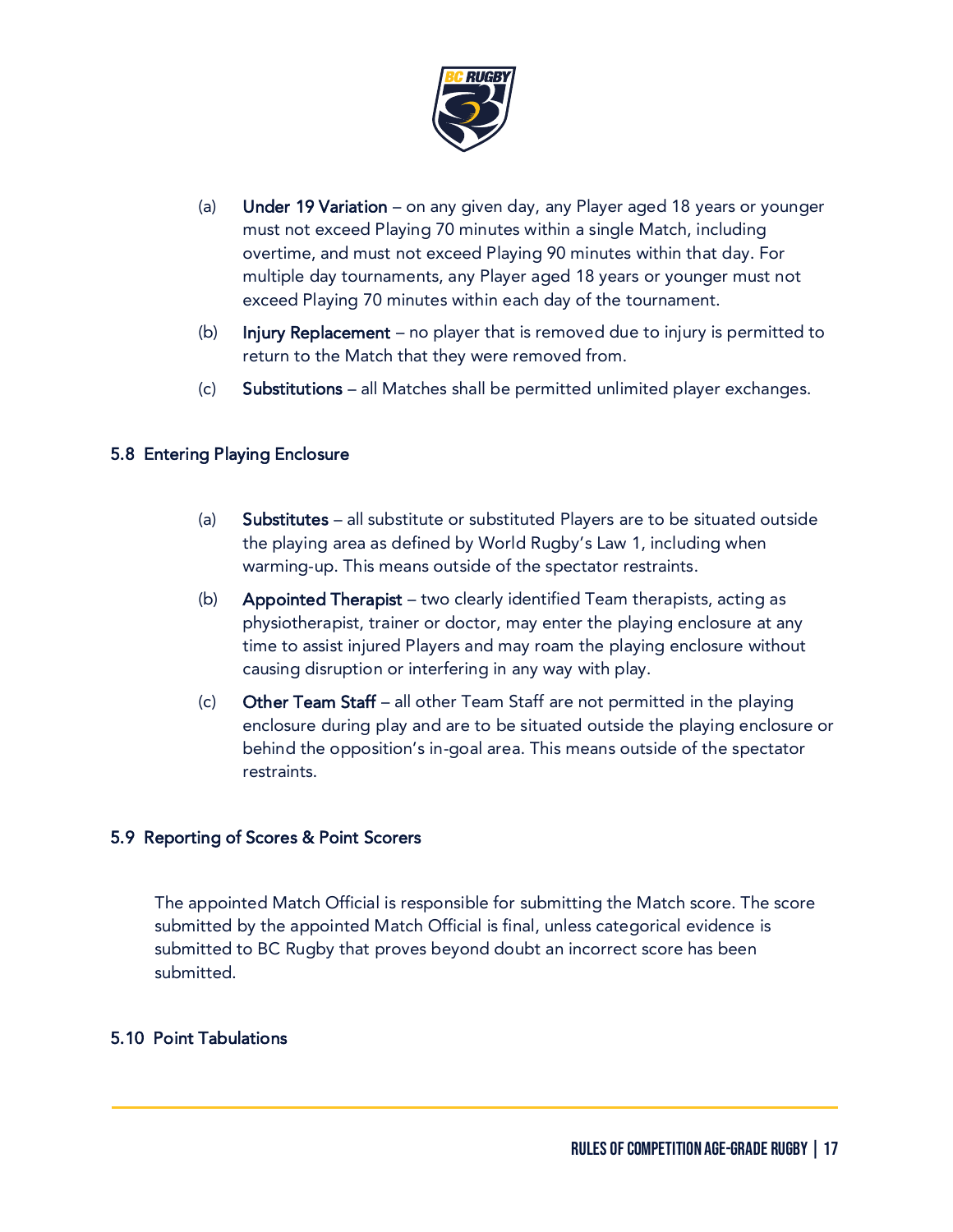

- (a) Competitions of Fifteens, Twelves or Tens Rugby Team standings shall be determined by the total number of Match points earned by a Team in regular season. The allocation of Match points shall be as follows:
	- i. Four points for a win.
	- ii. Two points for a draw.
	- iii. A defaulted Match shall count as five points and recorded as a 20-0 score, as if the non-defaulting Team scored four non-converted tries. The defaulting Team shall lose four points in the league standings.
	- iv. In the event of uncontrollable circumstances that prevents a Match from being Played within regular season, final standings of that Competition will be determined on all participating Teams' Points Ratio.
	- v. In the event of a final score having a Point Differential greater than 50 points, the winning team will have their final score reduced to equal exactly 50 points greater than the losing team's final score.
- (b) Competitions of Sevens Rugby Team standings shall be determined by the total number of Match points earned by a Team in pool Matches. The allocation of Match points shall be as follows:
	- i. Three points for a win.
	- ii. Two points for a draw.
	- iii. One point for a loss.
	- iv. A defaulted Match shall count as three points and its score shall be recorded as 20-0 and will count as 4 unconverted tries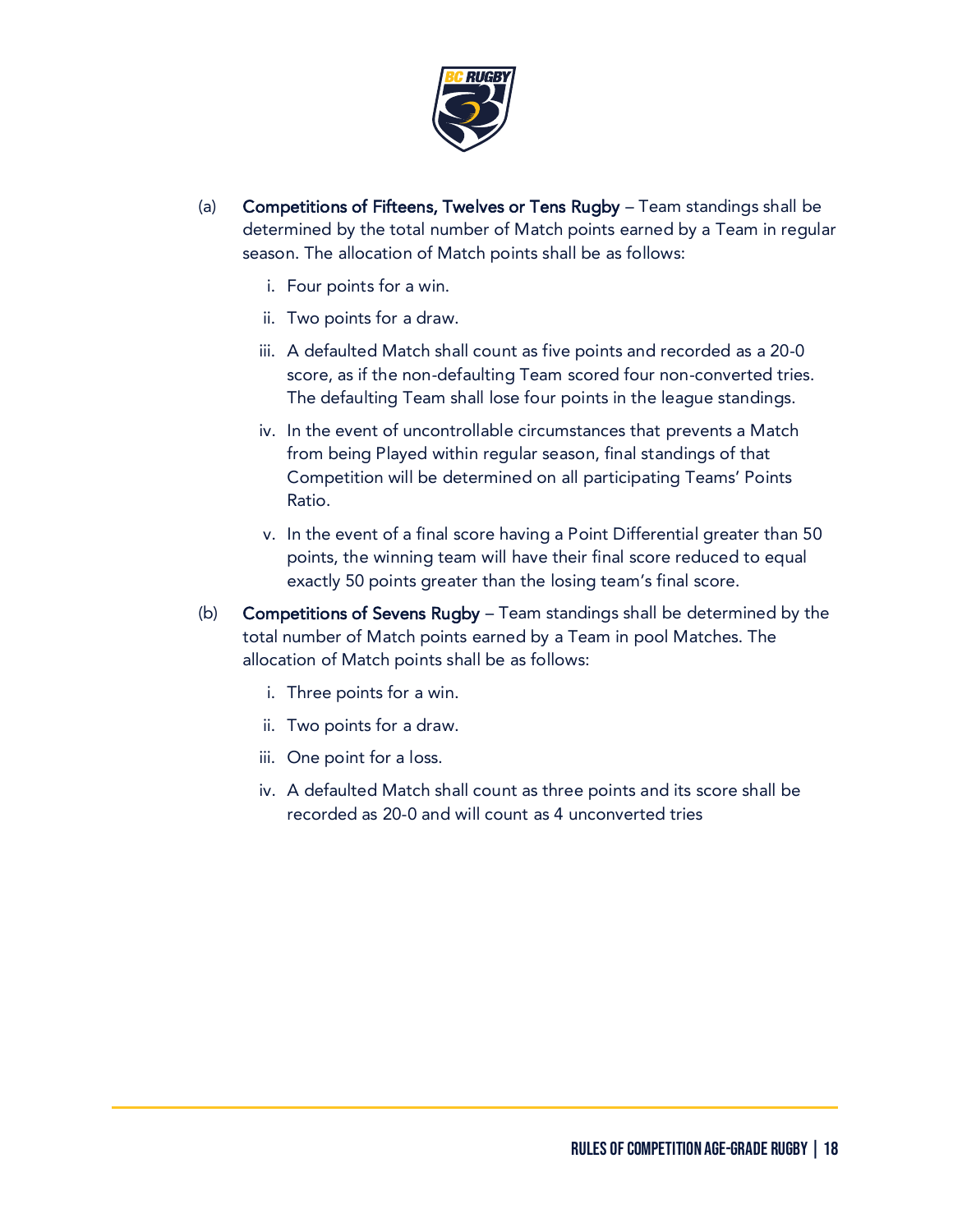

## Section 6 –Playoffs & Finals

#### 6.1 Tie-Breaking in Team Standings

- (a) Two-Way Ties in the case of two Teams tied at the end of regular season or all pool Matches, the final standings of the two Teams shall be determined by considering in order of the factors below:
	- i. The aggregate score of the Matches Played between the two Teams;
	- ii. The most wins in the league or pool;
	- iii. The Points Differential in the league or pool Play;
	- iv. Most tries scored in league or pool Play;
	- v. The toss of a coin by the Chair of the Committee or Tournament Director.
- (b) Three-Way Ties in the case of a three-way tie at the end of regular season or all pool Matches, the final standings shall be determined by considering the factors, in order, below. If any of the steps results in a two-way tie, then the rules for breaking a two-way tie shall be applied. When Points Differential is used, the Team with the highest point differential will be considered the winner. If seeding is still required for the remaining two Teams, then this will revert to two-way tie breaking rules.
	- i. The most wins between the Teams;
	- ii. The most wins in the league or pool play;
	- iii. The Points Differential in league or pool play between the Teams involved in the three-way tie;
	- iv. The Points Differential in league or pool play if all Teams tied Played all their Matches;
	- v. The toss of a coin by the Chair of the Committee or Tournament Director.

#### 6.2 Tie-Breaking in Playoff Matches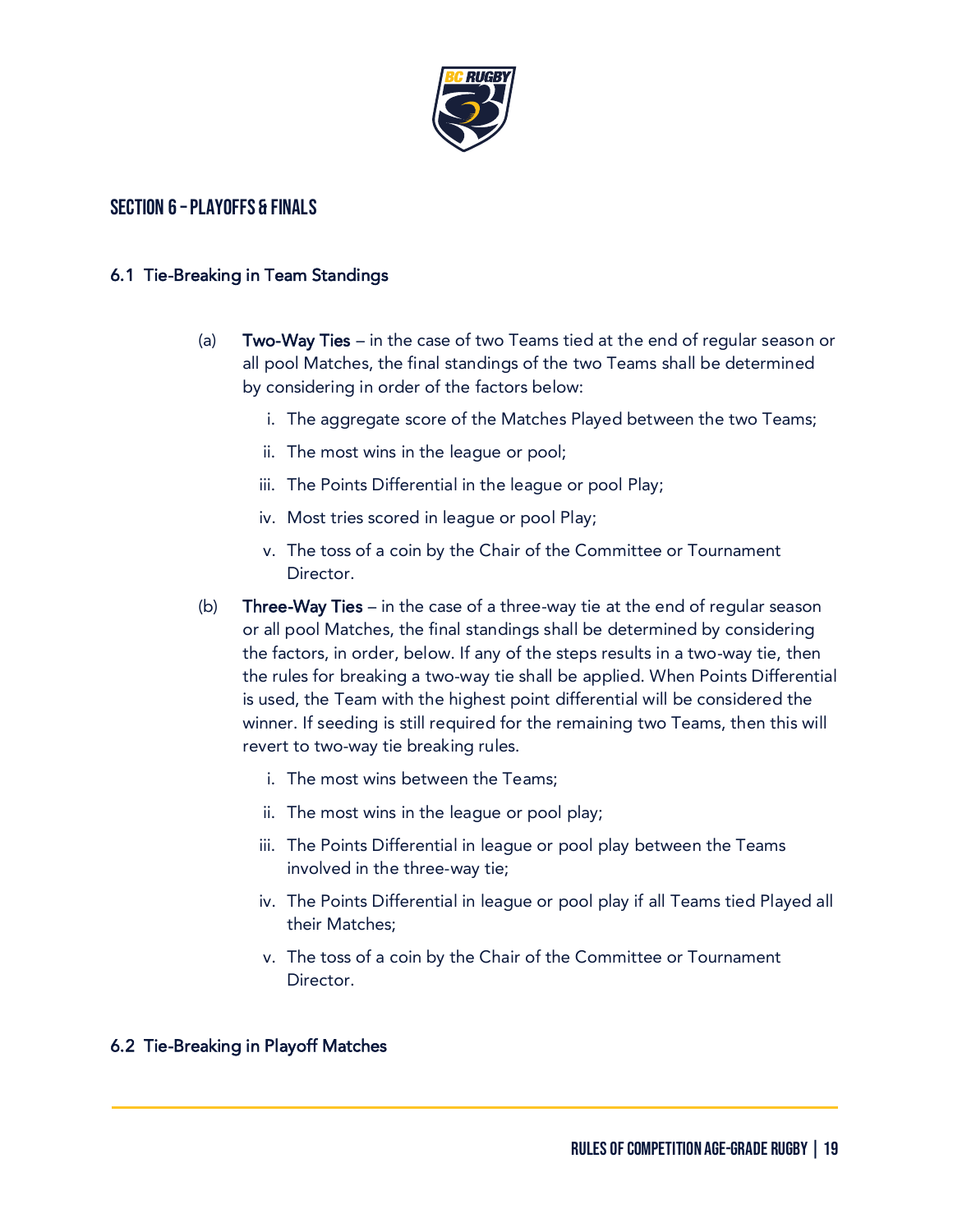

If the score is tied at the end of regulation time of a Playoff Match, then the tie shall be broken by the following procedures:

- (a) First to score during a maximum of two five-minute halves of overtime shall be Played.
- (b) If the score remains tied, the winner shall be determined by considering in order of the factors below:
	- i. The team with the most tries scored during the playoff match;
	- ii. The team with the most converted tries scored during the playoff match;
	- iii. The team with the most penalty goals during the playoff match;
	- iv. The team with the most drop goals during the playoff match;
	- v. The team that scored first during the playoff match;
	- vi. The toss of a coin organised by the Match Official.

#### 6.3 Determining Venues for Playoff Matches

For Clubs' Competitions, excluding Sevens Tournaments, venues for Playoffs Matches will be determined as such:

- (a) Qualification for Finals the venue of any Playoffs that determine Teams' qualification for the Final of a Competition or Division shall be determined by the higher ranked Team in the Competition Standings. BC Rugby may decide to host Playoff Matches at a single venue for logistical reasons.
- (b) Finals the venue for any Clubs' Age-Grade Finals shall be determined by BC Rugby Staff, taking into consideration the following factors:
	- i. Ease of travel for all potential Participants and Clubs involved;
	- ii. Number of fields required to accommodate all Leagues or Divisions Finals;
	- iii. Capacity and quality of facilities required; and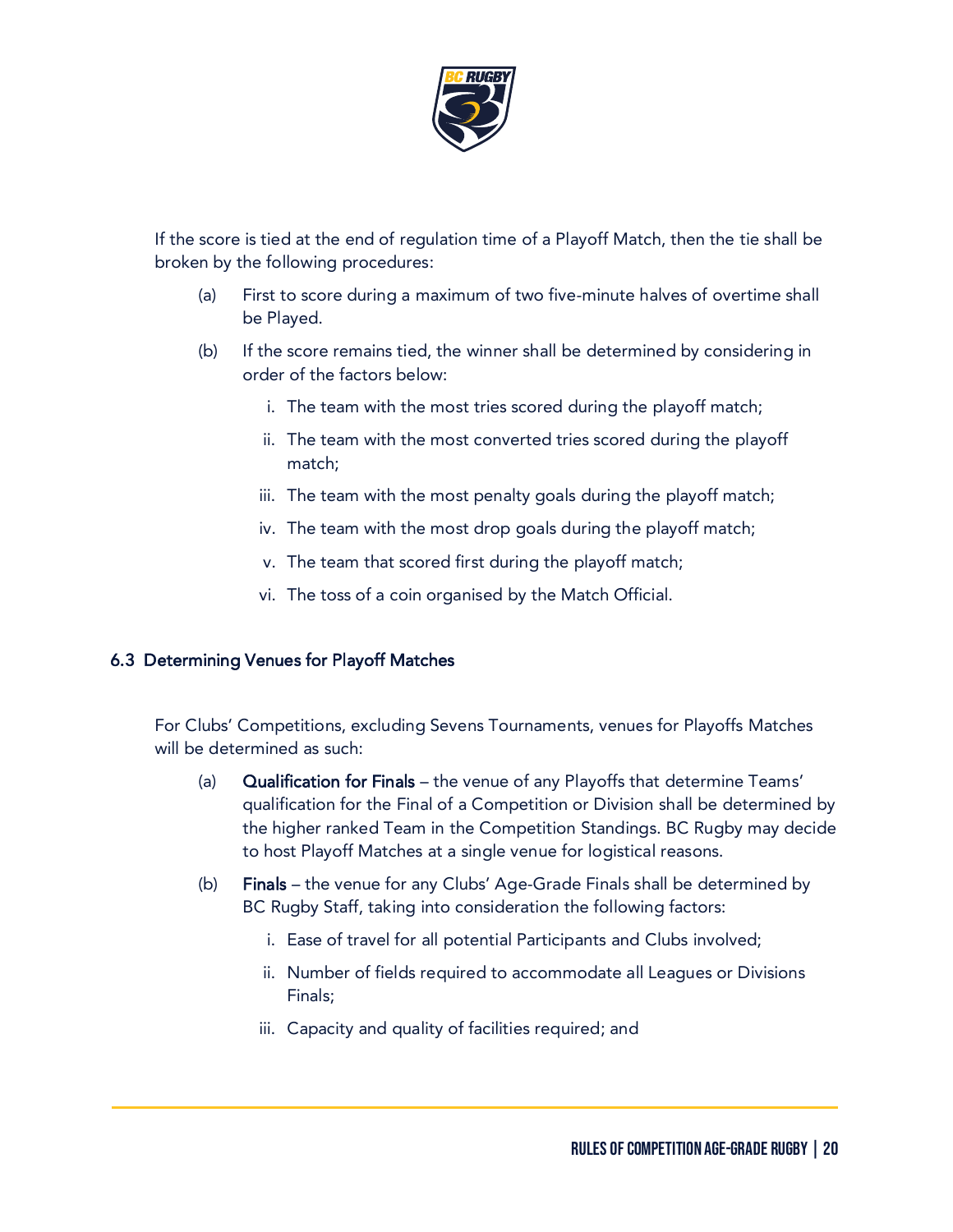

iv. Locations of other BC Rugby Competitions and events to consider geographical distribution within a 24-month period.

#### 6.4 Determining Schedule for Playoff Matches

For Clubs' Competitions, excluding Sevens Rugby tournaments, schedules for Playoff Matches will be determined as such:

- (a) Quarter- and Semi-Finals the schedule for quarter- and semi-final Matches will remain consistent with the regular season.
- (b) Finals a schedule for the Finals which will be confirmed once all finalist Teams are confirmed. Amendments to the draft schedule may be made to accommodate travel time of finalist Teams.

#### 6.5 Team Eligibility

Despite Team Standings, a Team may be deemed ineligible for Playoffs due to one or more of the following circumstances:

- (a) Not in Good Standing if a Team or Club is not in good standing with BC Rugby, then the Board has the authority to disqualify the Team or Club from participating in the Playoffs.
- (b) Failure to Complete Regular Season if a Team fails to complete the regular season, the Committee has the authority to disqualify the Team from participating in the Playoffs.
- (c) Conceding Playoffs if a Team wishes to withdraw from Playoffs, they must then inform BC Rugby at least 21-days prior to the first scheduled Playoff Match for the relevant Competition or Division. Failure to do so will be treated as a default and sanctioned in accordance with Section 7.5.

#### 6.6 Player Eligibility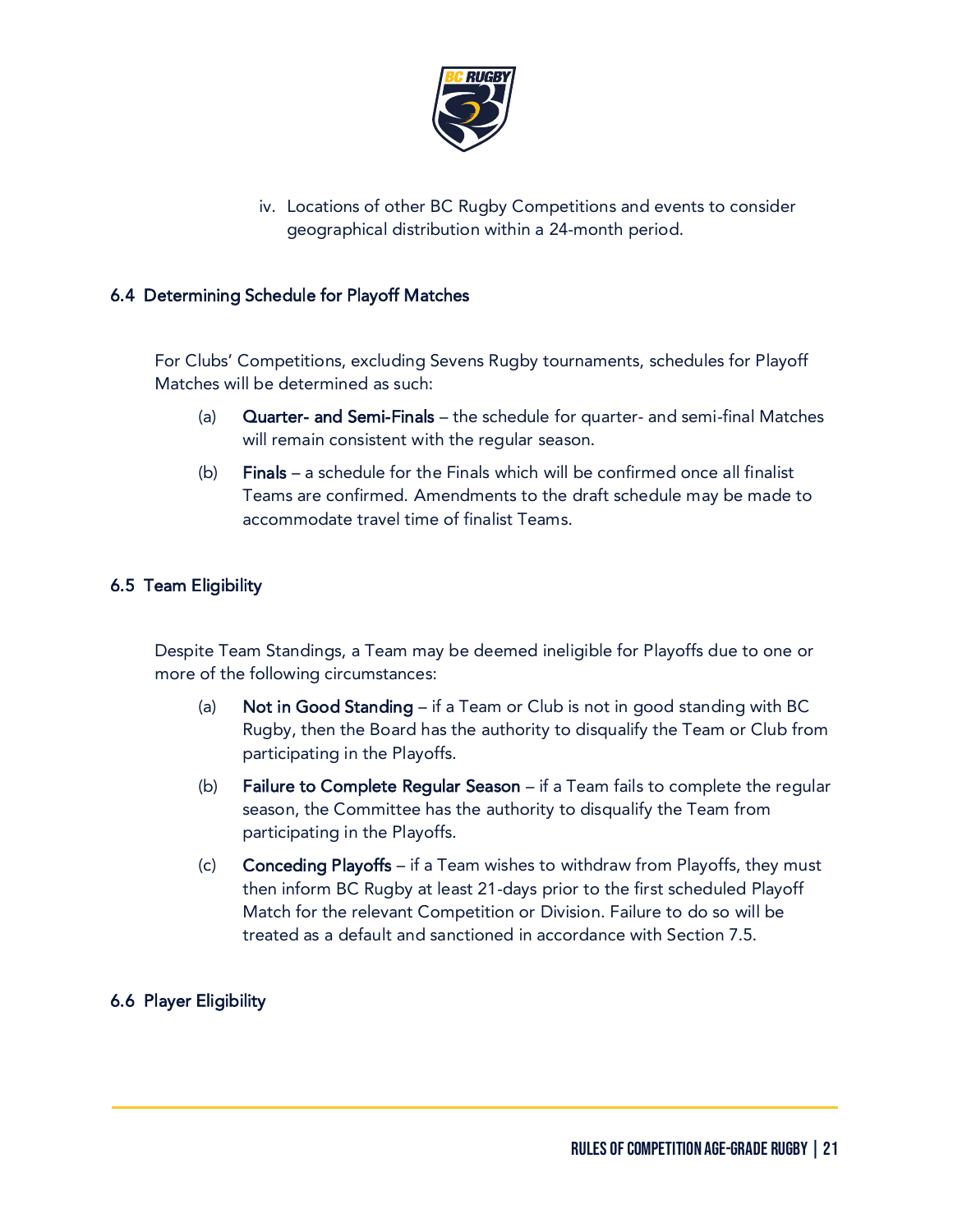

In addition to Player Eligibility for the relevant Competition, the following apply to a Player's eligibility to represent a Club's Team in Playoffs. If a Team has any Player that does not comply with the following, then that Team will be deemed to have defaulted the Playoff Match and the opposition shall be deemed the winner and progress.

- (a) Commitment a Player must have Played at least 50% of the Club's scheduled Matches for the Club to be eligible to represent that Club in Playoff Matches. Playing more than one Match within one week (Monday to Sunday) will only count as one Match towards the Player's eligibility calculation. The Committee will receive applications for exemptions in accordance with Section 8.3.
- (b) Overtime regardless of any overtime required in Playoff Matches, any Player subject to World Rugby's U19 Variations must not exceed 70 minutes of Playing time in that Playoff Match.

#### 6.7 Submitting Team Rosters

All Team Rosters for Playoffs must be submitted to BC Rugby by Friday 9am prior to each Playoff Match. Changes may still be made up until 2 hours after the final whistle and must include all substitutions made. Roster size is consistent with regular season.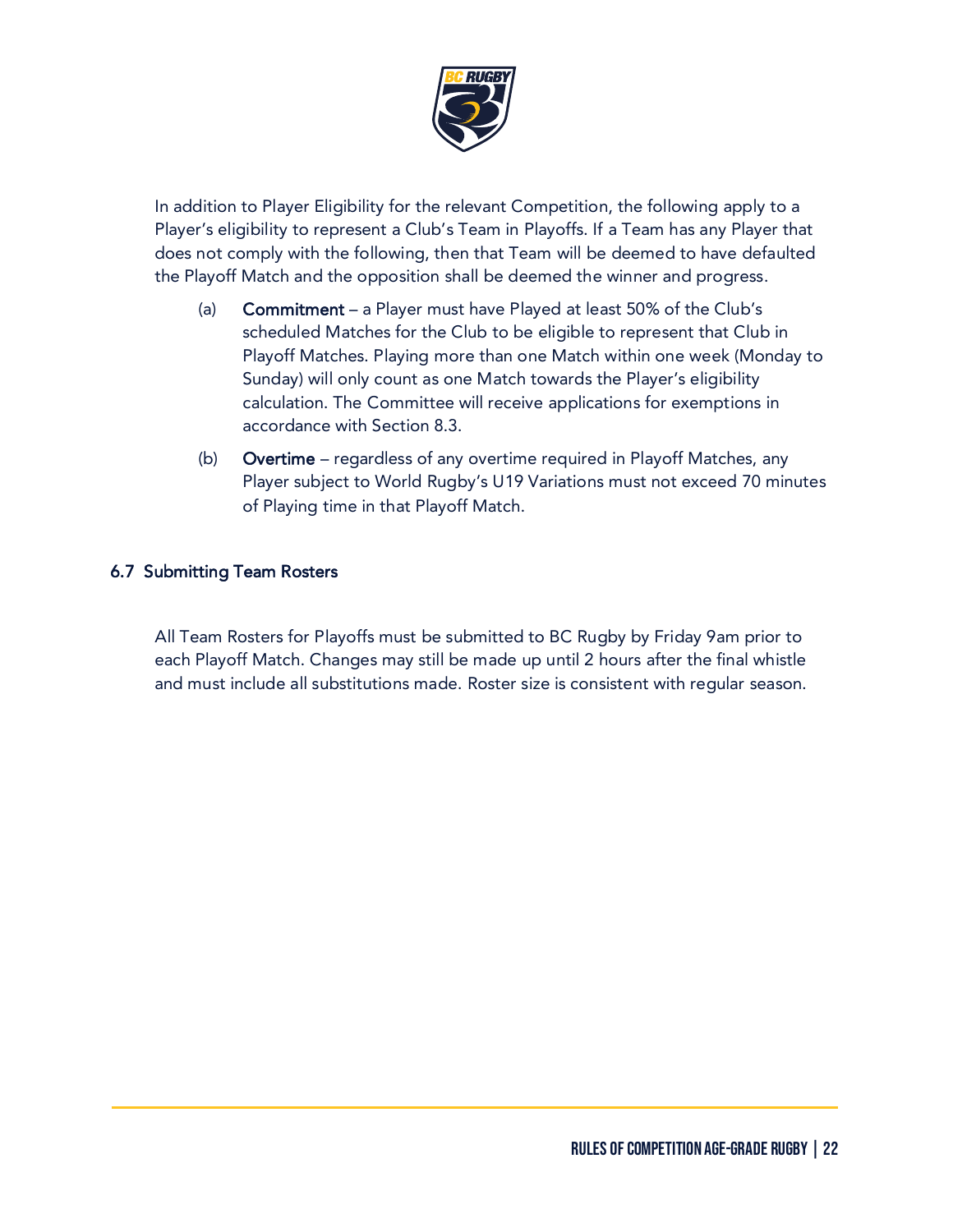

## Section 7 –Sanctions & Fines

#### 7.1 Authority

The Competition & Events Committee has the power to impose fines and sanctions as set out in the Rules and deemed necessary for the operation of Senior Competitions. The Committee may impose a fine up to a maximum of CAD\$2,000 or any other sanction or both in each case of non-compliance with the Rules.

BC Rugby staff will apply the rules as written and issue the following fines on behalf of the Committee.

#### 7.2 Failure to Provide Satisfactory Facilities

The following fines will be applied for failure to provide satisfactory facilities in accordance with Section 3.1:

- (a) First offence warning, no penalty or fine.
- (b) Second offence the Club shall be fined CAD\$200.
- (c) All subsequent offences the Committee will consider the circumstances and the potential consequences of the failures and may determine that the Club is not permitted to host any home Matches until evidence is provided to BC Rugby office that the issue has been remedied.

#### 7.3 Player Eligibility

The following fines will be applied to the relevant Club and point deductions for the relevant Team for any infraction of Player Eligibility Rules, as detailed in Section 3, in a BC Rugby sanctioned Competition or Match. For infractions relating to section 4.1 the sanctions (fine and point deductions) will be automatically doubled:

(a) First offence – the Club shall be fined CAD\$100.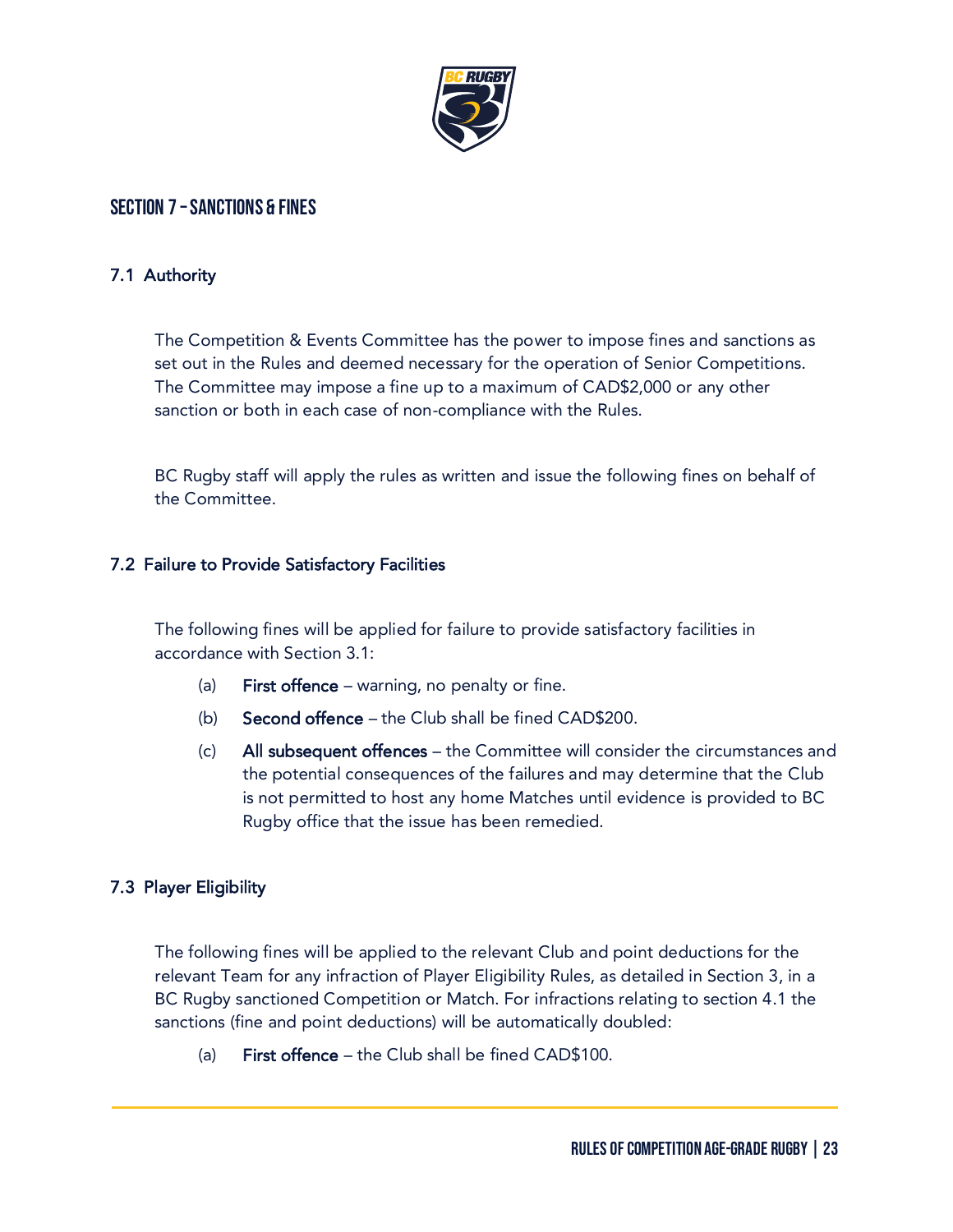

- (b) Second offence the Club shall be fined a further CAD\$100 and the Team shall be deducted four-points from the league or pool table.
- (c) Third offence the Club shall be fined a further CAD\$500 and the Team shall be deducted a further eight-points from the league or pool table points.
- (d) Fourth offence the Club shall incur all fines accrued and the Team shall be expelled from the Competition or tournament. Furthermore, the Competitions Committee may apply further sanctions if the infractions relate to player safety being significantly compromised.

#### 7.4 Failure to Submit Team Rosters

The following fines will be applied for failure to submit completed, accurate Team Rosters as per the procedures set out by BC Rugby:

- (a) First offence no penalty or fine.
- (b) Second offence the Club shall be fined CAD\$50.
- (c) All subsequent offences the Club shall be fined CAD\$150 for each subsequent offence within the current Competition or tournament.

## 7.5 Defaulted Matches

- (a) Age-Grade Divisions mandatory fines for Match defaults as follows:
	- i. 4-point deduction for all defaulted Matches; and
	- ii. CAD\$500 fine for all travel defaulted Matches, where the travelling Team is the defaulting Team; or
	- iii. CAD\$100 fine for all other defaulted Matches, provided notification to the opposition is confirmed before 7pm Thursday before the scheduled Match, otherwise the fine is CAD\$200.
- (b) Unplayable Fields if a home Club confirms its field is playable for a travel Match and the opposition arrives to find the field is now unplayable, then the home Club will reimburse the travelling Club as follows for the relevant modes of transport: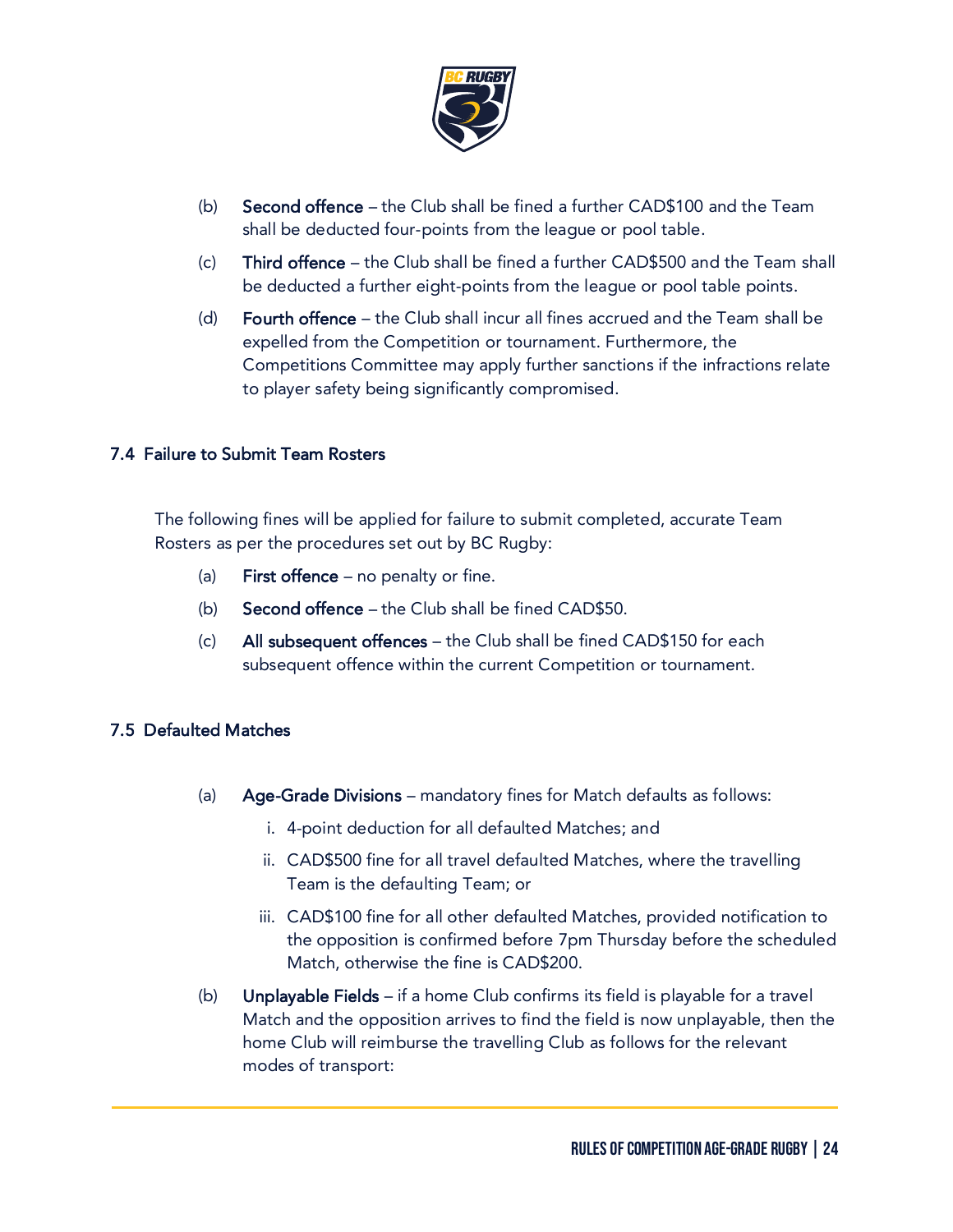

- i. Ferry travel the home Club will reimburse the relevant ferry passenger fee for each player, coach, manager and therapist that travelled, as well as the cost of school bus transportation or the cost of the number of cars taken on the ferry. Copies of all receipts must be available upon request of BC Rugby.
- ii. Crossing USA border or Coquihalla the home Club will reimburse the cost of bus transportation or \$750 per Team if cars were used. Copies of bus transport must be available upon request of BC Rugby.
- iii. Other if a Club incurs travel costs not addressed above, then the Committee will review the expenses and provide a decision on fair reimbursement.

#### 7.6 Disputed Matches

Any circumstance considered by the Committee under Section 5.1 (d) may result in loss of home Matches, point deductions and/or fines to a maximum of \$1,000 by determination of the Committee.

#### 7.7 Other Breaches of the Rules of Competition

Any other breach of the Rules of Competition not explicitly covered by Section 7 can be sanctioned and/or fined by the Competition & Events Committee.

#### 7.8 Notice of Fines

Clubs that have incurred a fine or fines will be sent an itemised invoice from BC Rugby.

#### 7.9 Collection and Allocation of Fines

All fines are payable to BC Rugby within 45 days of receipt of notice.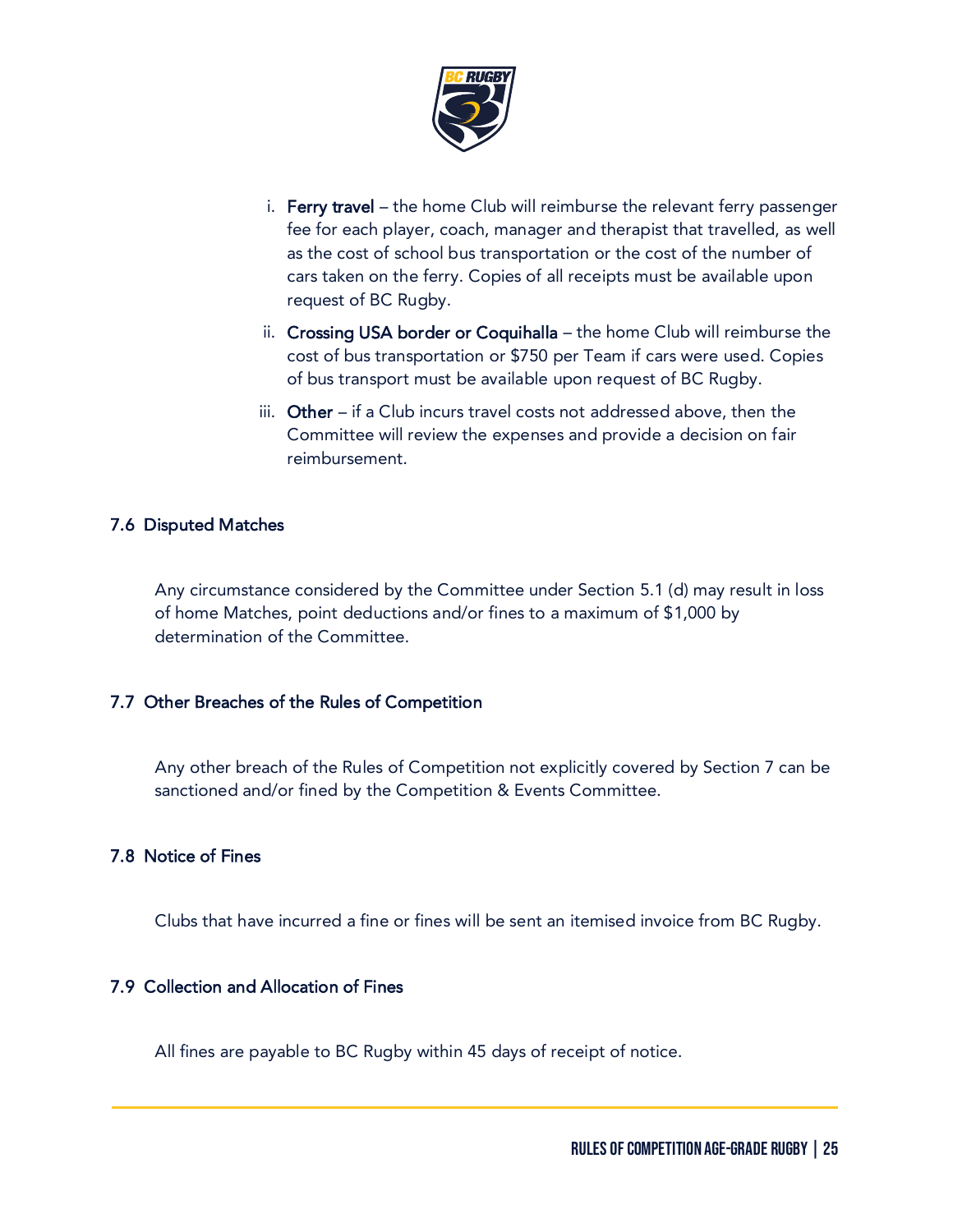

All fines imposed under Section 7.5 are payable to the Club who has had the Match defaulted to it, minus a 10% administration fee that is payable to BC Rugby.

Excluding Section 7.5, the Committee will consider applications from Clubs to recoup sunk costs that arise from situations that have resulted in a fine being imposed on another Club.

## 7.10 Good Standing

Any club which does not (1) either pay a fine within 45-days or prior to Playoffs (whichever is sooner), and (2) abide by a sanction imposed in a Committee decision under Section 7 may be deemed by the Committee to not be in Good Standing and may therefore be disqualified from Playoffs.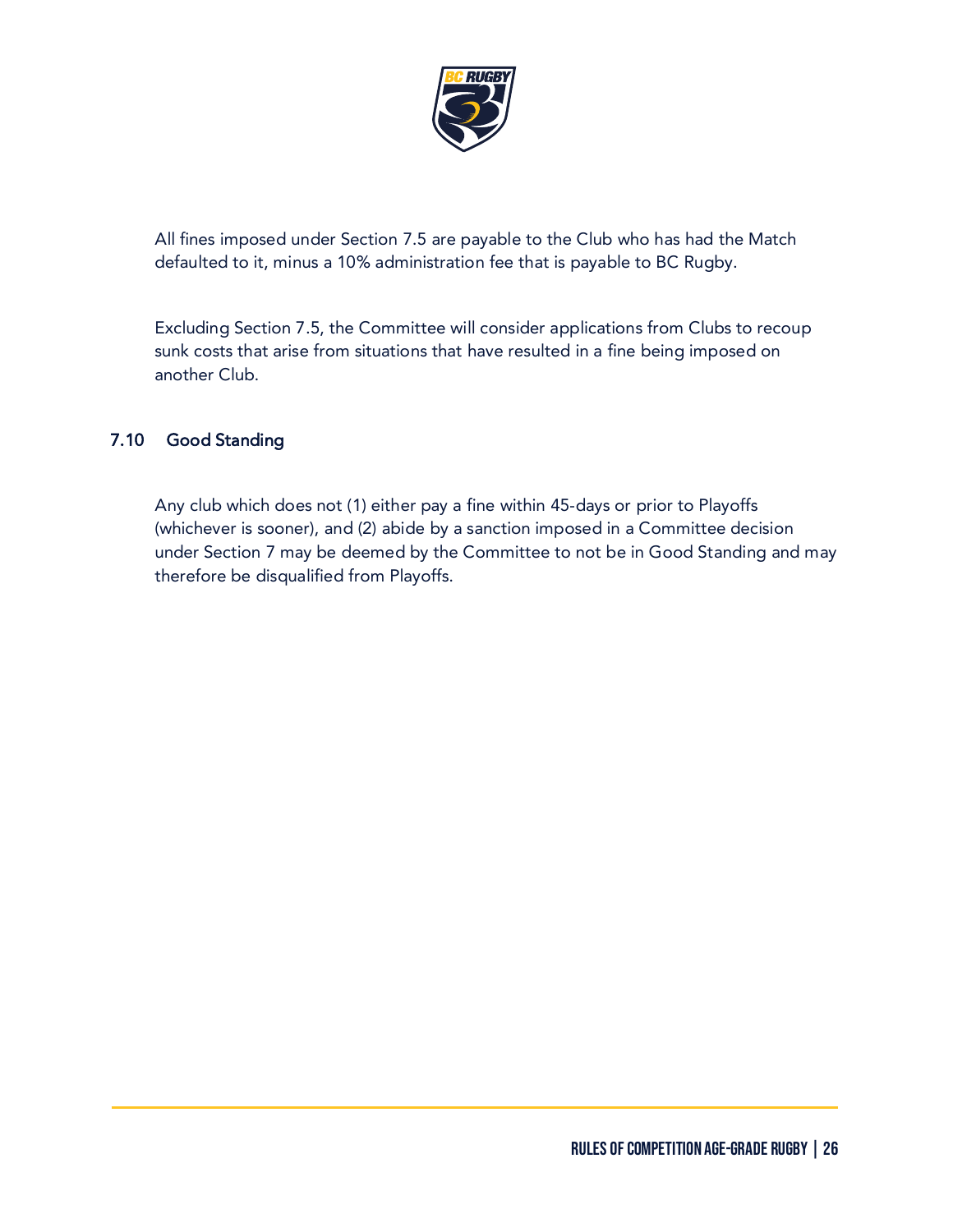

## Section 8 – Application for Exemptions

#### 8.1 Age Restrictions

A Team may apply for a named Player to be exempt from an age-grade as an over-age or under-age player by providing BC Rugby with a written request stating the named Player's age, height, weight, position and brief overview of their playing experience & intended impact on the age-grade Team. No Age-Grade Team may exceed three overage Players per roster. No player is exempted until written approval is provided by BC Rugby.

#### 8.2 Player Eligibility for Playoffs

Applications for exemptions to the Player eligibility for Playoffs must be made to the BC Rugby office by the Wednesday prior to the first scheduled Playoff Match in the relevant Competition or Division. Applications must include supporting documentation that verifies the reason for the request. The following grounds for exemption will be considered by the Competitions and Events Committee with respect to Player eligibility for Playoffs:

- (a) Injury Management if a Player has been unable to meet Section 6.6 (a) due to injury, then an exemption may be granted based on the evidence presented to the Committee that independently verifies an injury that prohibited the Player from Playing in the Club's scheduled Matches.
- (b) National Duty if a Player has been unable to meet Section 6.6 (a) due to representing Rugby Canada, then an exemption may be granted based on the evidence presented.
- (c) Other if a Player has been unable to meet Section 6.6 (a) for any other reason, then a Club may apply for consideration providing a detailed rationale and, if applicable, supporting documentation.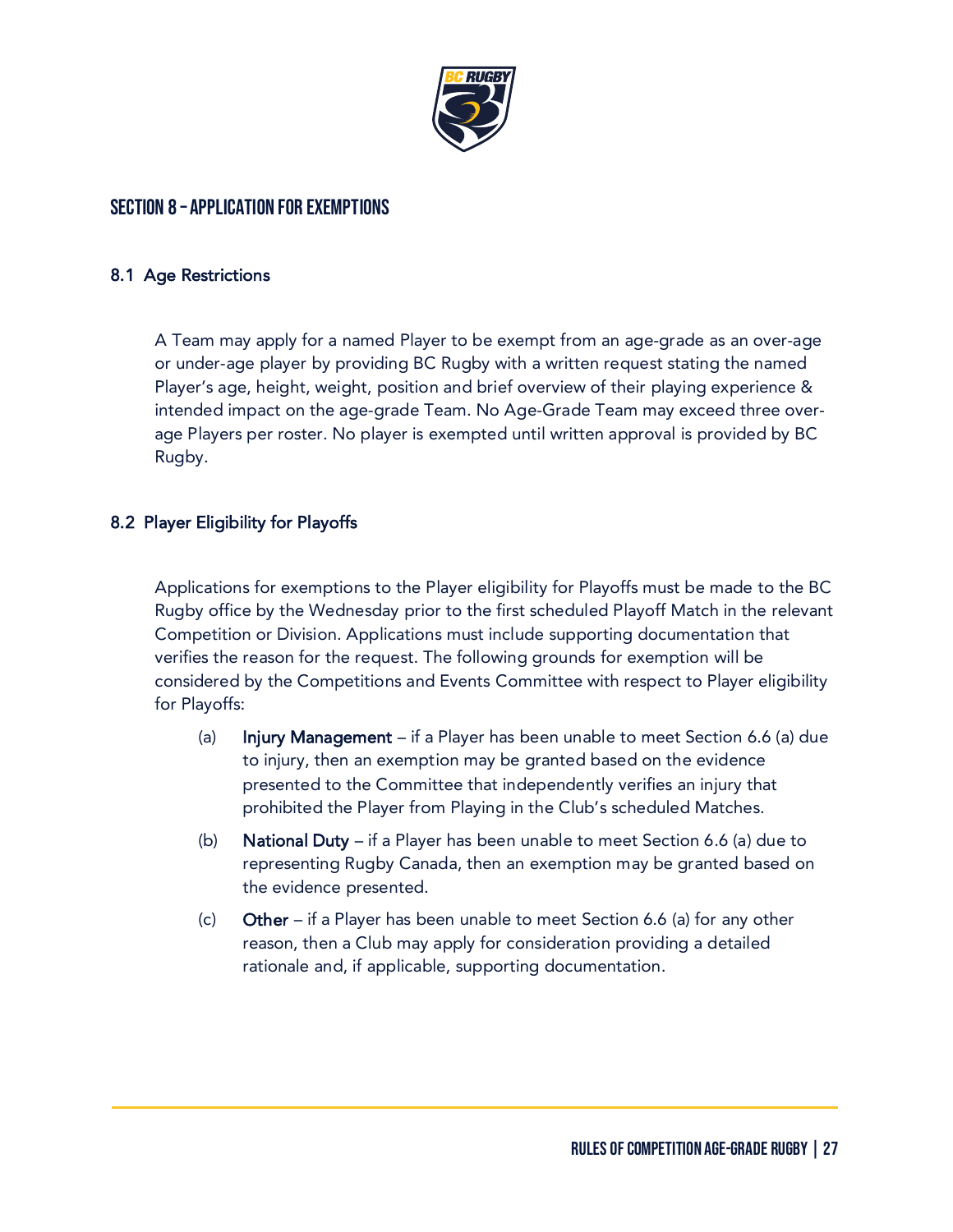

## Section 9 –Protests & Appeals

#### 9.1 Protests

- (a) Grounds for Protest Clubs may lodge a protest when evidence of the following exists:
	- i. Extenuating Circumstances: A Club may lodge a protest to a sanction or fine imposed if extenuating circumstances led to the situation sanctioned or fined. Protests against default fines will not require a deposit as described in Section 9.1 (b) to a maximum of 3 protests per Club per season. The fourth and all subsequent protests will require a deposit.
	- ii. Rules infraction by another Club: A Club may lodge a protest against another Club if they compete in the same Competition or Division and the infraction relates to that Competition or Division.
	- iii. Investigation by the Committee: The Committee may, on its own initiative, investigate any Club or Team for a suspected non-compliance of the Rules.
- (b) Lodging a Protest Clubs may lodge a protest as follows:
	- i. Authorized Representative protests may only be lodged by an authorized representative of a Club.
	- ii. Provide Notice to lodge a protest, a Club's authorized representative must provide in writing all relevant information regarding the protest to enable the Committee to assess grounds for protest.
	- iii. Timeline A Club must provide notice of a protest within two-weeks of the Match in question, or within two-weeks of receiving notice of a sanction or fine. Notice of a protest relating to a Playoff Match must be filed within 48 hours of the Match concluding.
	- iv. Deposits –protests must be lodged with a CAD\$200 deposit made payable to BC Rugby that will be refunded if the Committee rules in favour of that Club.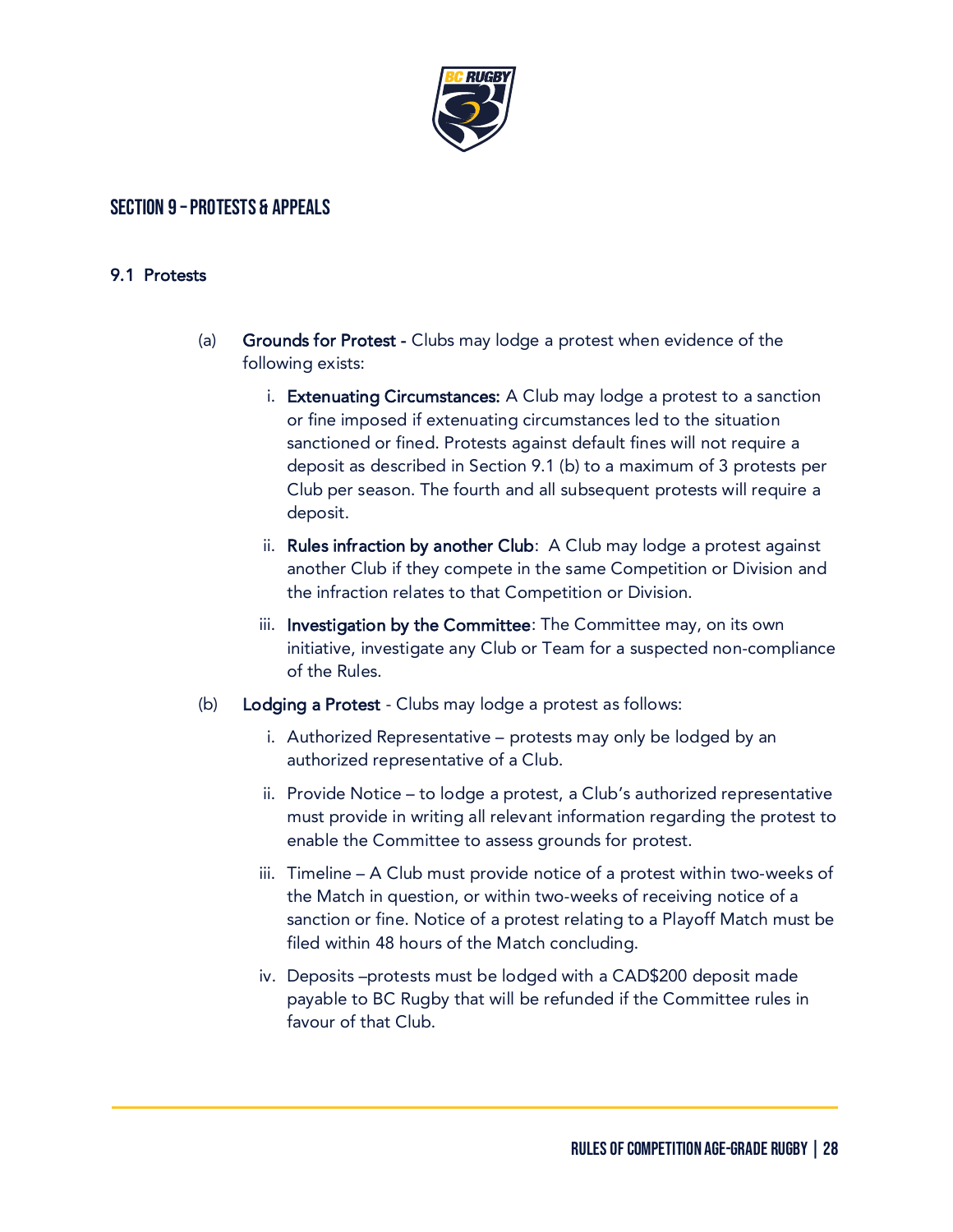

- (c) Consideration of the Protest the Committee shall first consider if grounds for protest have been met. If the Committee deems the protest to be valid, then the following steps will be taken:
	- i.When applicable, other parties involved will be informed of the protest and provided 48 hours to provide a written response to the protest.
	- ii.If deemed by the Committee necessary, then a hearing may be called by the Committee when any party involved must be given the opportunity to speak
	- iii.Upon reaching a decision, the Committee has the discretion to maintain the mandatory fine imposed or reduce or nullify such fine and impose any sanction including, but not limited to, standing point deductions.
- (d) Notice of Result the Committee shall provide all impacted parties with a written explanation for the decision made, including sanctions and/or fines imposed.

#### 9.2 Appeals

Clubs may appeal decisions made by the Committee in accordance with BC Rugby's Appeals Policy.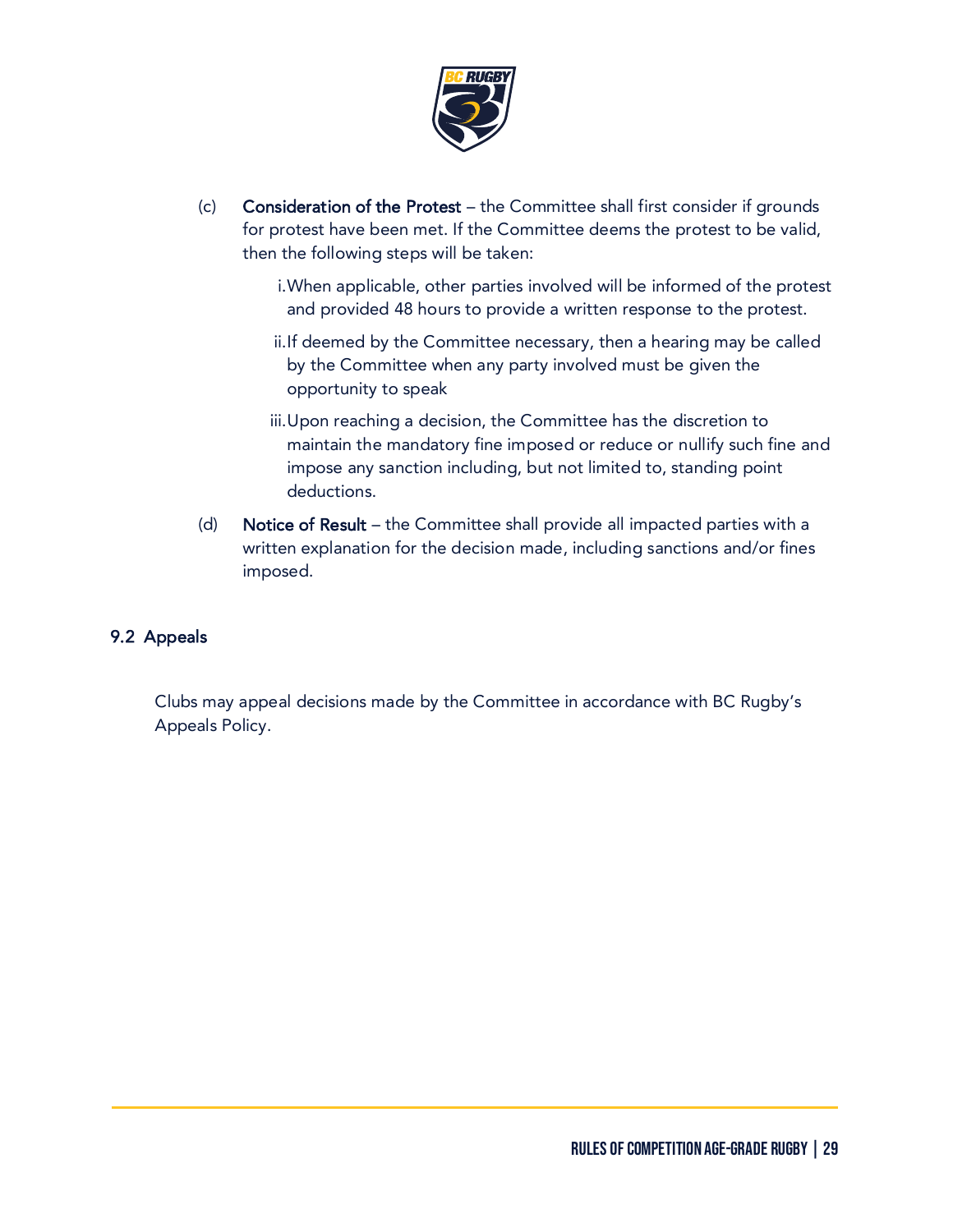

## Section 10 –Competitions & Events Committee

The Competitions & Events Committee composition, responsibilities and conduct are outlined in the Charter of the Committee, which is approved by the Board.

#### 10.1 Meetings of the Committee

The Committee shall meet at least six times a year.

#### 10.2 Relationship with other Committees

- (a) Discipline Committee any breach of World Rugby's Laws of the Game or BC Rugby's Code of Conduct are to be reported to the Discipline Committee.
- (b) Player Welfare Committee any recommendations made by BC Rugby's Player Welfare Committee must be considered by the Competitions & Events Committee. Player welfare is the top priority and must not be compromised.
- (c) Appeals Committee any appealable decisions of the Competitions & Events Committee or the Discipline Committee are to be made to the Appeals Committee in line with BC Rugby's Appeals Policy.
- (d) **Executive Committee** in the event of the CEO being unavailable or the position being vacant, the Competitions & Events Committee shall report to the Executive Committee.

#### 10.3 Relationship with BC Rugby Staff

The Competitions & Events Committee reports directly to the CEO of BC Rugby. While members of staff may join the Committee as an ex-officio member, the Committee does not have the authority to determine any staff members' work priorities, budget allocation or line manage staff members in any way.